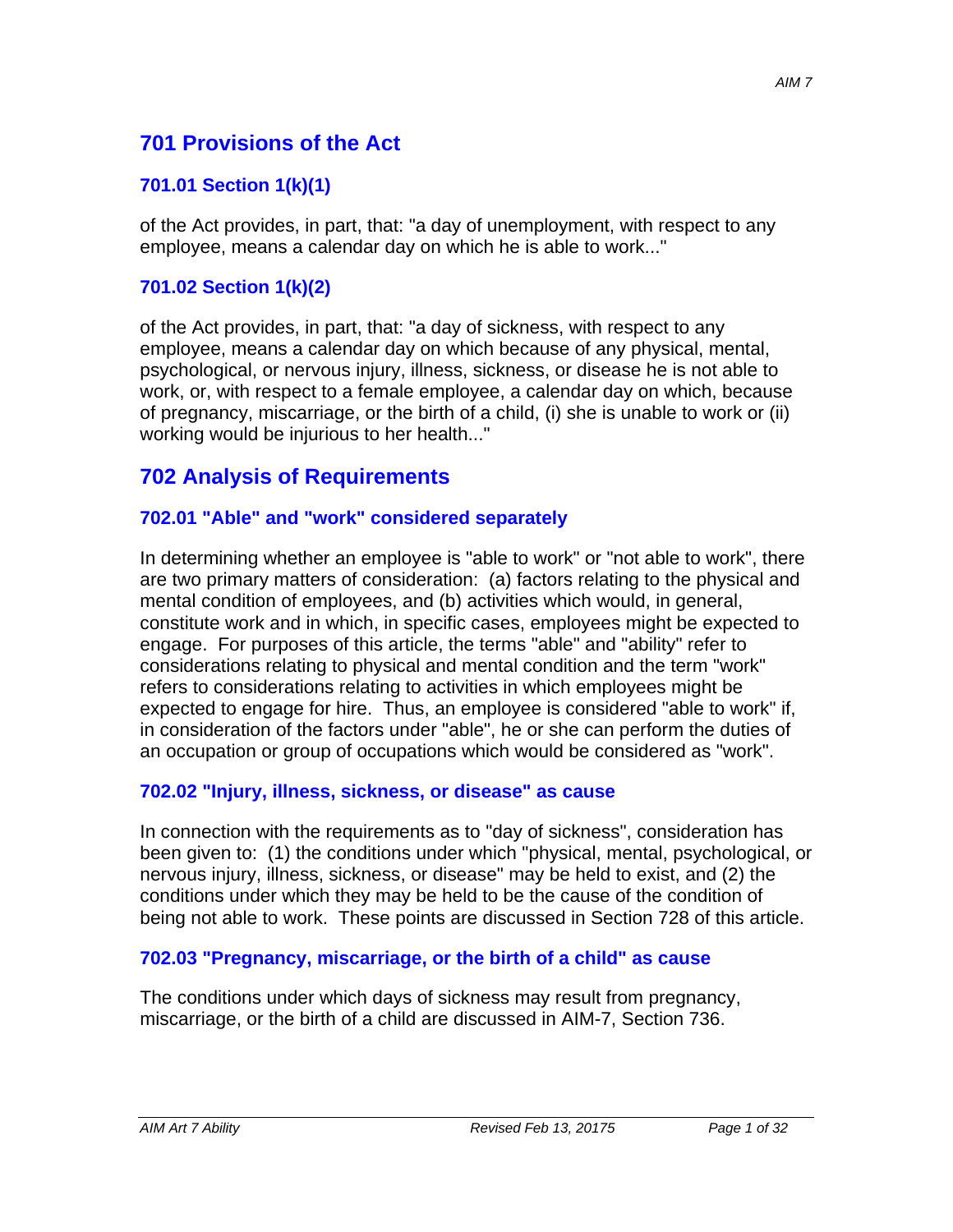#### **702.04 Applicability of determinations**

A determination with respect to an individual's ability to work shall be applicable alike in connection with either claims for unemployment benefits or claims for sickness benefits during any period in which there is no substantial change in his or her circumstances.

# **703 "Ability"**

#### **703.01 General**

The application of the term "able" has to do with determinations as to the physical and mental conditions of employees. It involves such considerations as (a) whether an employee has any physical or mental infirmity which would limit his or her capacity to perform what would be considered as "work"; (b) whether his or her condition is such that performance of work might aggravate illness or injury; and (c) whether his or her condition is such that performance of work would retard recovery from illness or injury. Such determinations of ability are to be based upon available standards of medical experience showing the conditions under which individuals are not able to work or are not able to work without the probability of aggravating illness or injury or retarding recovery.

#### **703.02 Comparative physical and mental condition**

The physical and mental condition of an employee shall be compared with the conditions of individuals engaged in "work", and the possibility of the employee's performing "work" shall be considered in the light of any performance of service by others with physical and mental conditions substantially similar to his or hers.

### **703.03 Probability of aggravating illness or injury**

The probability of an employee's aggravating an illness or injury by working shall be considered. An employee shall be held not able to work in an occupation where it is probable that working would increase the severity of his or her illness or injury.

#### **703.04 Probability of retarding recovery**

The probability of an employee's retarding his or her recovery from illness or injury shall be considered. An employee shall be held not able to work during a reasonable period of convalescence. It shall not be required that he or she resume work or profess willingness to work at the earliest possible moment, thereby prolonging convalescence and incurring a possible risk to his or her health.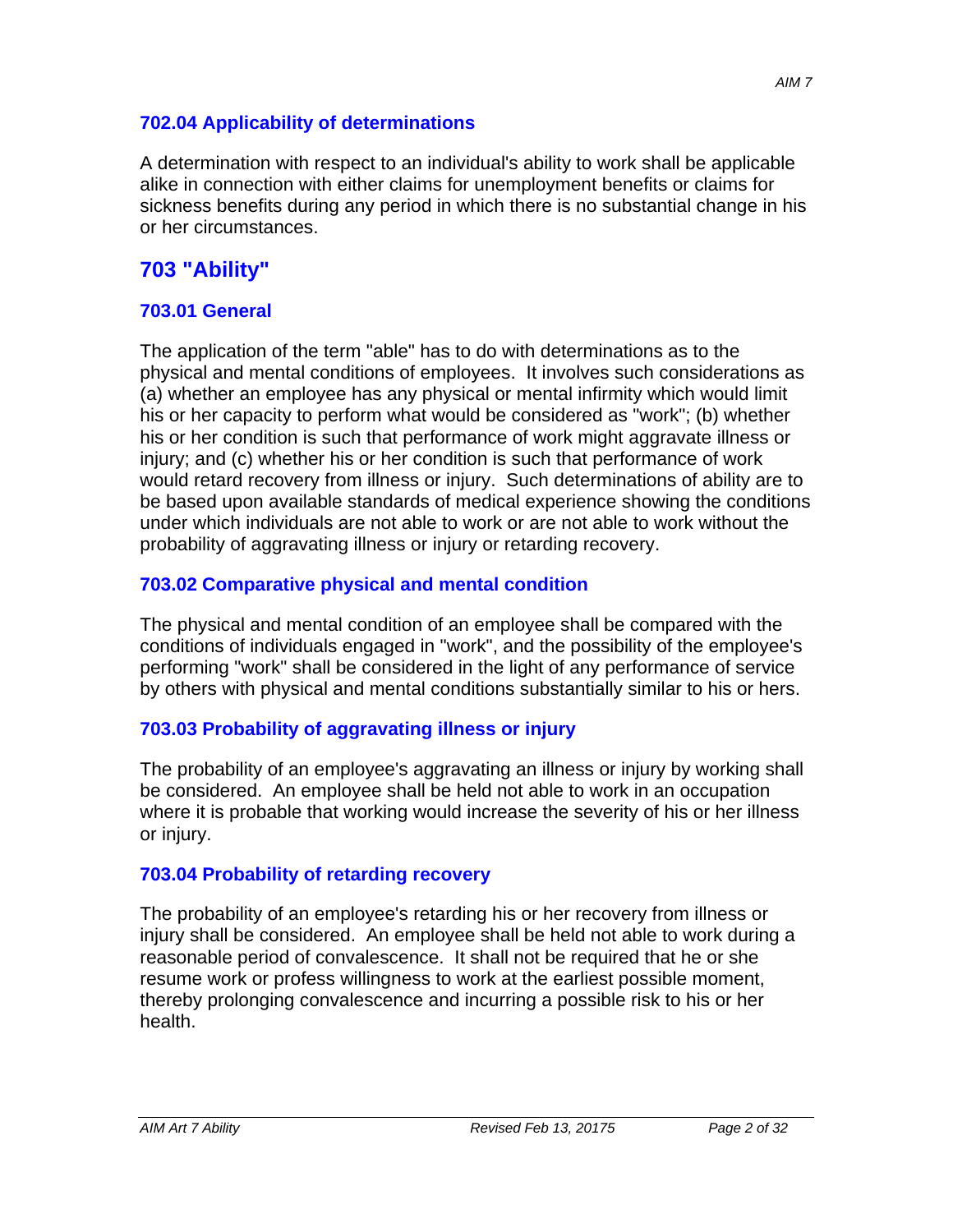# **704 "Work"**

### **704.01 General**

The application of the term "work" has to do with determination of the occupation or group of occupations in connection with which an employee's "ability" shall be considered. "Work" does not refer to the whole field of gainful employment. As applied in connection with a particular employee, "work" includes only services:

- a. Which are performed for hire,
- b. Which are in a recognized occupation,
- c. Which are substantial, not trifling and
- d. Which (disregarding any question of "ability") the employee can reasonably be expected to perform.

#### **704.02 Services which employee can reasonably be expected to perform**

In determining what services an employee can reasonably be expected to perform (disregarding any question of "ability") consideration shall be given to whether any infirmity the employee may have is temporary or permanent. An employee who has an infirmity from which there appears to be no prospect of further recovery shall be considered to have a permanent infirmity.

#### **a. Employee having temporary infirmity**

An employee would not ordinarily be expected to change his occupation or working habits because of a temporary infirmity. In determining the services which an employee having such an infirmity can reasonably be expected to perform, consideration shall be given to:

- 1. The employee's training, experience and qualifications;
- 2. His or her ordinary occupation;
- 3. His or her prior earnings;
- 4. The length of his or her unemployment;
- 5. His or her prospects for employment.

#### **b. Employee having permanent infirmity**

An employee having a permanent infirmity would be expected, unless the impairment were such that he or she could never engage in any occupation, to adapt to the change of circumstances resulting from the infirmity. To do this, he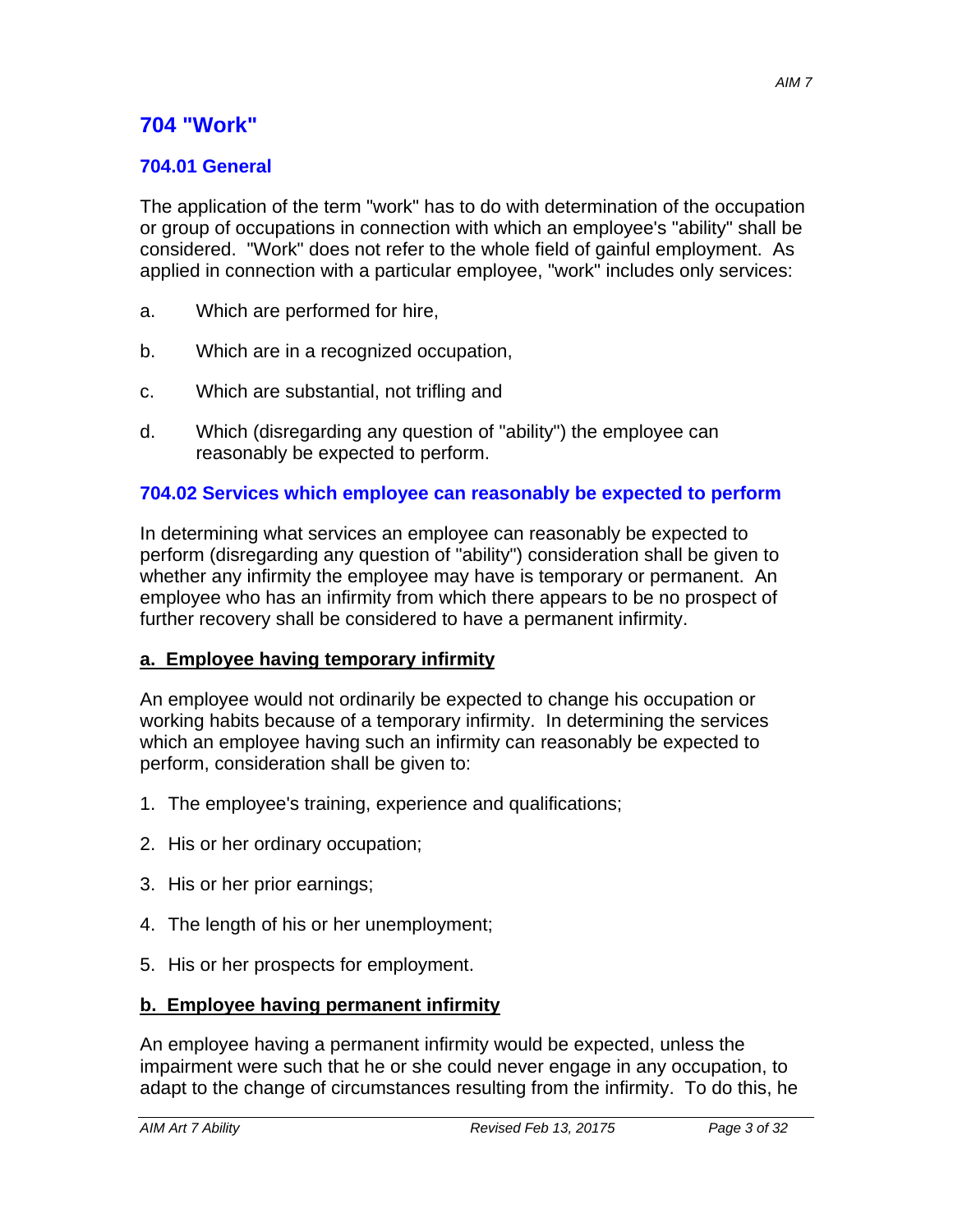or she might have to change his or her working habits and occupation. In determining the services which such an employee can reasonably be expected to perform, consideration shall be given to his or her age training, experience, and qualifications.

### **704.03 Determinations with respect to "work"**

In applying the criteria for determining the "work" against which an individual's ability shall be measured, these results might be expected:

- a. For an employee with a temporary infirmity who was employed when he or she became sick or injured, "work" would ordinarily consist of the duties of the occupation in which he or she was engaged when he or she became sick or injured.
- b. For an employee with a temporary infirmity who was, at the time when he or she became sick or injured, temporarily absent from employment which he or she expected to resume, "work" would ordinarily consist of the duties of the occupation which he or she expected to resume.
- c. For an employee with a permanent infirmity "work" would consist of the duties of any occupation for which the employee had the necessary training, experience, and qualifications.

# **712 Claimant's Certification of Ability to Work**

# **712.01 Initial proof**

Accept a claimant's certification on a claim for unemployment benefits, in the absence of evidence to the contrary, as initial proof of ability to work.

# **712.02 Conditions where explanation is required**

Do not accept the claimant's certification without explanation if there is information covered in the following paragraphs:

### **a. Statement by claimant that he or she is not able to work**

The claimant makes a general statement that he is not able to work or not able to work during a period including days for which he or she registered. Statements such as "sick", or "cold" and the like, made with respect to not more than four days in a registration period, may be assumed to indicate a temporary condition not requiring consideration of ability to work. (Consideration of availability may be required.)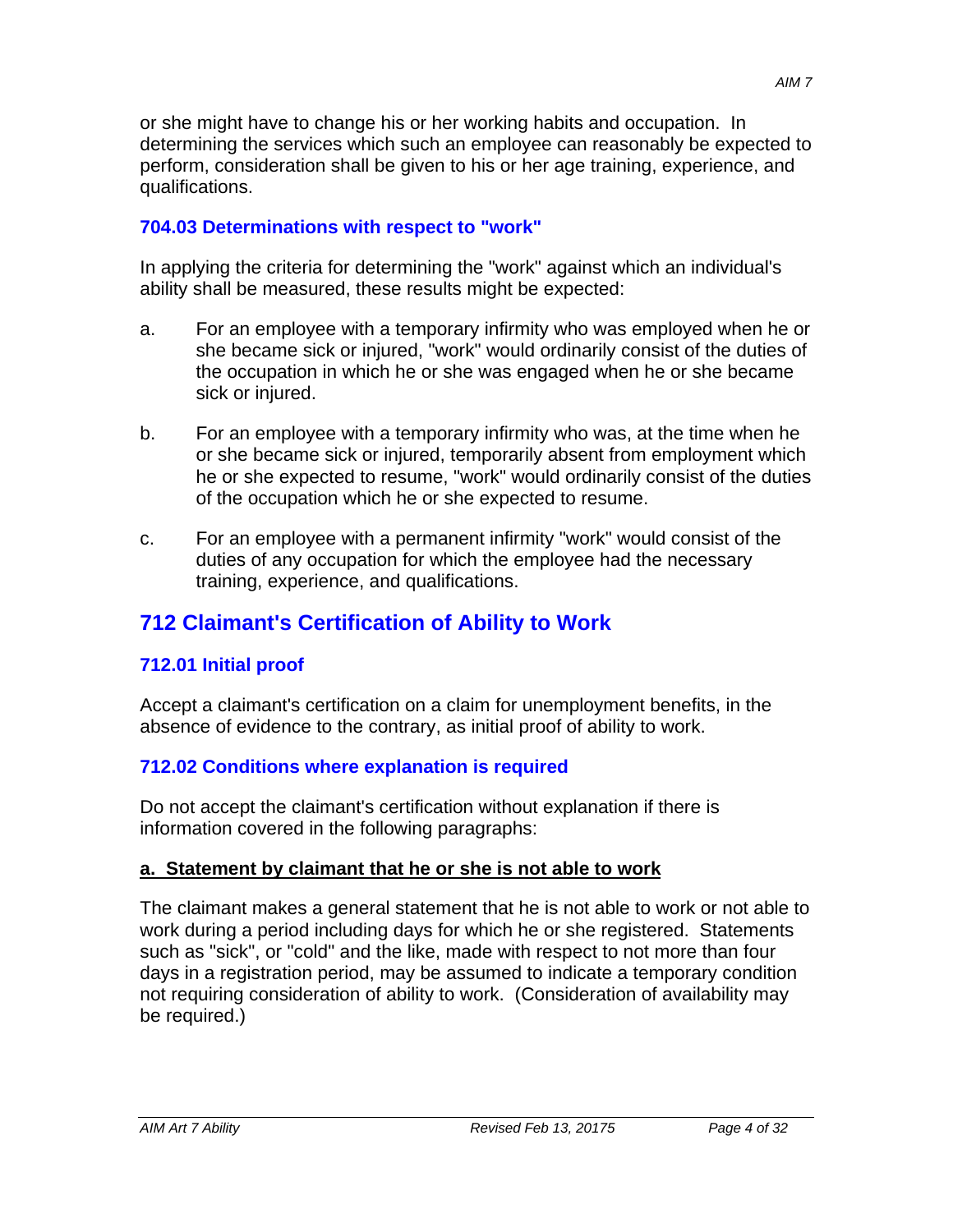There is information that within thirty days before a day claimed as a day of unemployment the claimant left work because of physical or mental infirmity, or to prevent an anticipated onset of infirmity.

# **c. Being held out of service**

There is information that within thirty days before a day claimed as a day of unemployment a person or company for whom the claimant performed work held him or her out of service because of physical or mental infirmity.

# **d. Failure to hire**

There is information that within thirty days before a day claimed as a day of unemployment a person or company to whom the claimant applied for work did not hire him or her because of physical or mental infirmity.

# **e. Failure to apply for, or to accept, work**

Within thirty days before a day claimed as a day of unemployment the claimant failed to apply for, or to accept, work offered to him or her, stating that he or she was not able to perform the work.

# **f. Receipt of sickness benefits**

There is information that the claimant previously received sickness benefits under the Act and there is no evidence of his or her subsequent recovery. The exception to this rule is in the case of an employee who has a permanent partial disability that prevents him or her from ever returning to his or her railroad occupation. An employee in that situation who has been re-trained and has the skills to perform and is able to perform that work should be considered able to work, even though his or her physical condition is unchanged.

# **g. Applying for, or receiving, benefits based on partial disability**

There is information that the claimant has applied for, or is receiving, benefits based on partial disability, such as an occupational disability annuity under the Railroad Retirement Act or benefits for partial disability under a workmen's compensation law.

# **712.03 Explanation revalidating certification**

When a claimant's certification cannot be accepted because of any of the circumstances stated in .02 of this section, Form Letter ID-7j is to be sent to him or her. Upon reply to Form Letter ID-7j the claimant's certification that he or she is able to work is to be considered acceptable as proof of ability to work if he or she furnishes: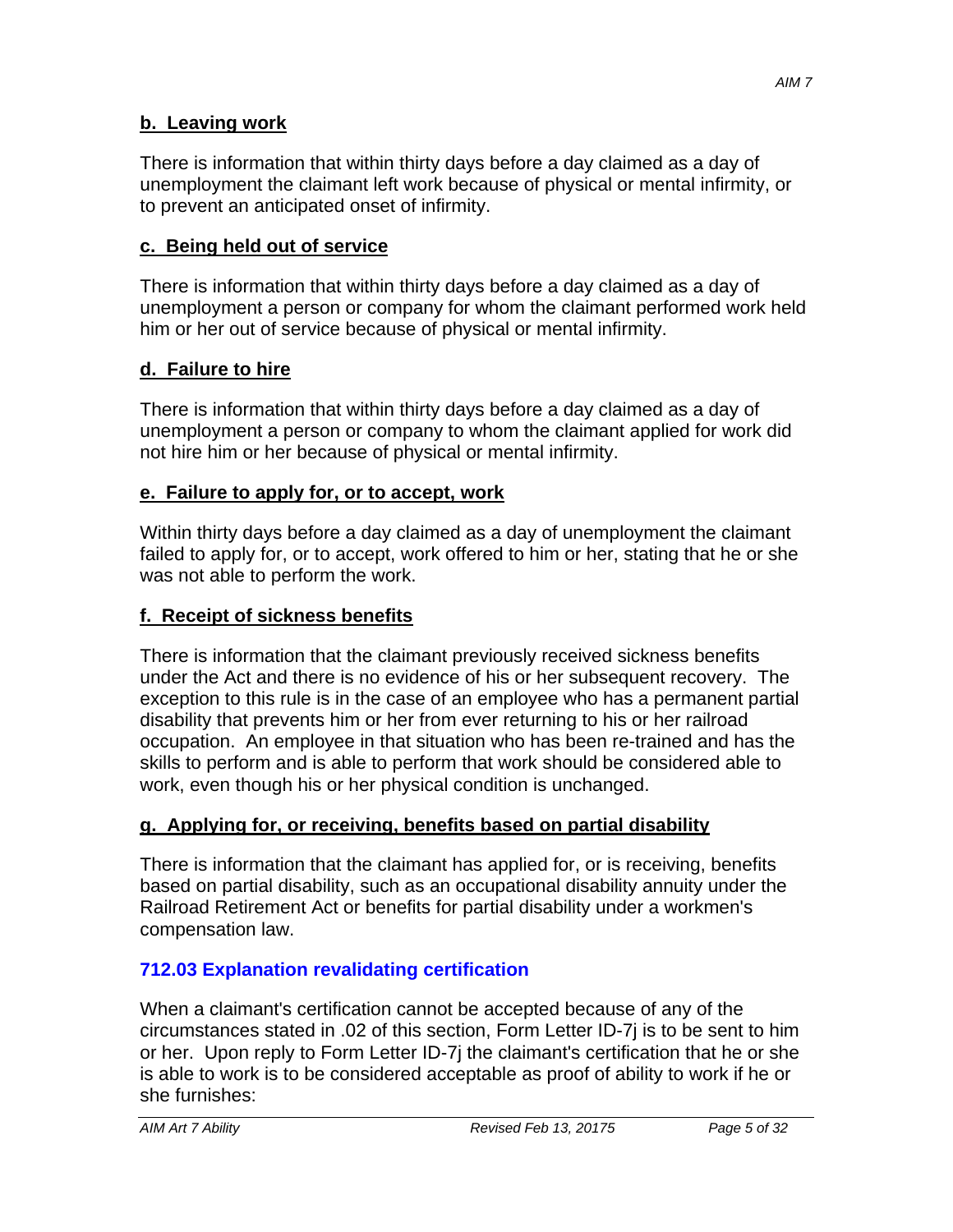- a. An explanation that he or she has recovered from his infirmity;
- b. An explanation that he or she has performed substantial work while affected by his or her infirmity and that there has been no significant change in his or her physical or mental condition;
- c. An explanation that he or she is affected by a chronic infirmity or has a permanent disability; or
- d. An explanation showing otherwise that the information in possession of the adjudicating office is not inconsistent with his or her certification that he or she is able to work.

# **713 Consideration of Ability to Work**

#### **713.01 Conditions for consideration**

The question whether a claimant was, or was not, able to work on days for which he or she registered is to be considered under any of the conditions stated below:

#### **a. There is information as set forth in section 712.02,**

and the claimant does not furnish in reply to Form Letter ID-7j an explanation showing that such information is not inconsistent with his or her certification that he or she is able to work.

#### **b. Statement by other person that claimant is not able to work**

A person who is reported to have seen the claimant makes a general statement that the claimant is not able to work or a statement that he or she was not able to work during a period including days for which he or she registered. Statements such as "sick", "cold" and the like, made with respect to not more than four days in a registration period, may be assumed to indicate a temporary condition not requiring consideration of ability to work. (Consideration of availability may be required.)

#### **c. Applying for, or receiving, benefits based on total disability**

There is information that the claimant has applied for, or is receiving, benefits based on total disability, such as an annuity for total and permanent disability under the Railroad Retirement Act or benefits for total disability under a workmen's compensation law or from a railroad relief association.

#### **d. Specified disabilities**

There is information that the claimant has any of these disabilities: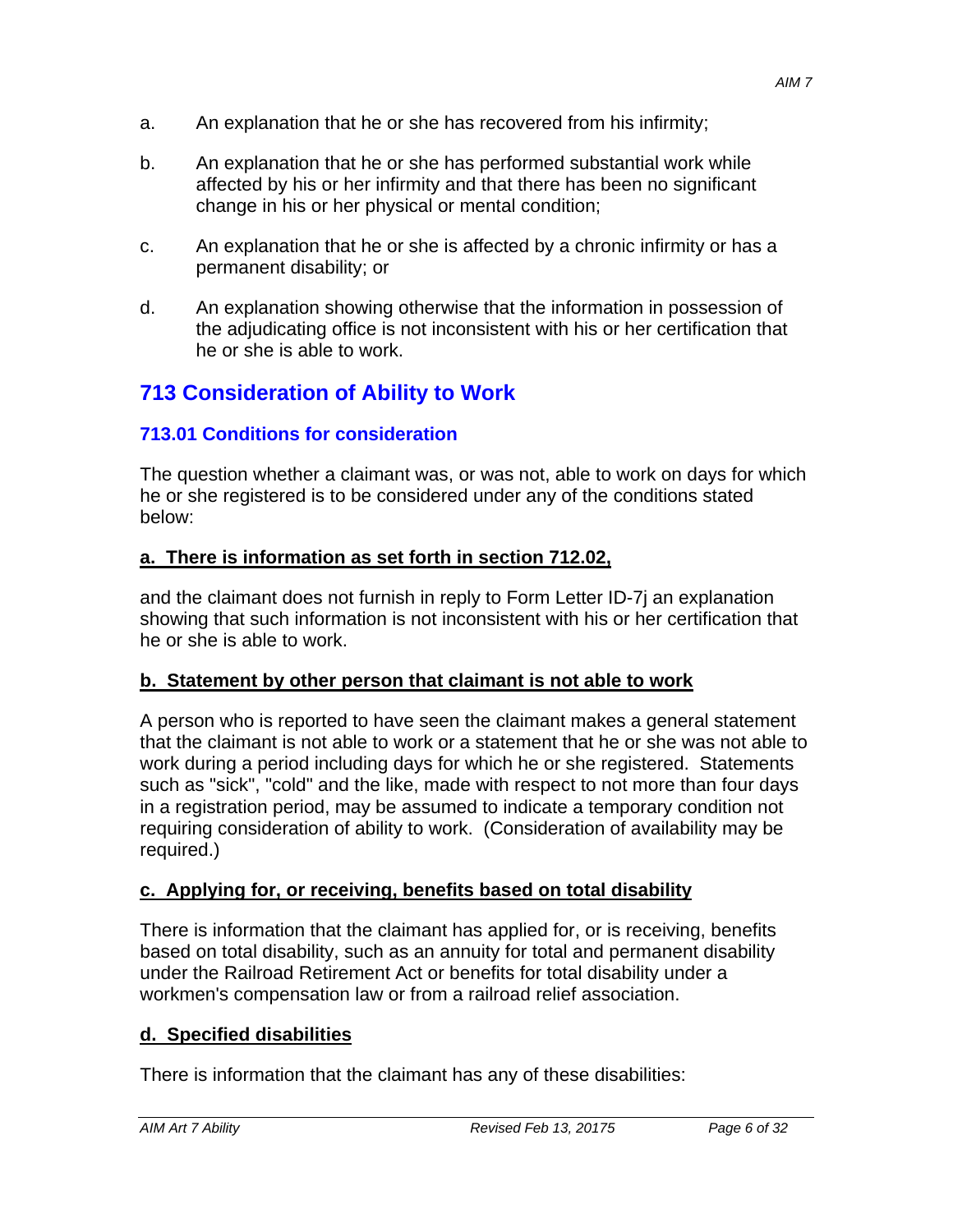- 1. Loss of (or permanent loss of use of) both feet;
- 2. Loss of (or permanent loss of use of) both hands;
- 3. Loss of (or permanent loss of use of) one hand and one foot;
- 4. Permanent industrial blindness (corrected vision of twenty-two-hundredths or less in both eyes);
- 5. Permanent total loss of hearing in both ears (inability to hear the conversational tone of voice at any distance) unless offset or capable of being offset by some practicable device;
- 6. Aphonia (complete loss of vocalization, (phonetic) from organic, i.e., nonfunctional cause.); or
- 7. Any other impairment listed in Appendix I, Part A, of Part 220 of the RRB's regulations.

### **713.02 Finding**

When consideration of a question with respect to a claimant's ability to work is completed, a finding is to be made under Section 714. Such finding will govern later determinations and redetermination of claims made by the claimant.

# **714 Evidence of Ability to Work**

#### **714.01 Performance of substantial work**

Consider a claimant able to work during any period of time in which he or she has performed substantial work and in which there has been no significant change in his or her physical or mental condition. In the absence of evidence to the contrary, sufficient indication of the performance of substantial work may be given by:

- a. Information that a claimant performed service for hire in a recognized occupation for as many as thirty hours in each of two consecutive weeks; or
- b. Information that a claimant worked on any eight days in a period of fourteen consecutive days, or
- c. The date of last employment as shown on Form UI-1 or Form UI-3.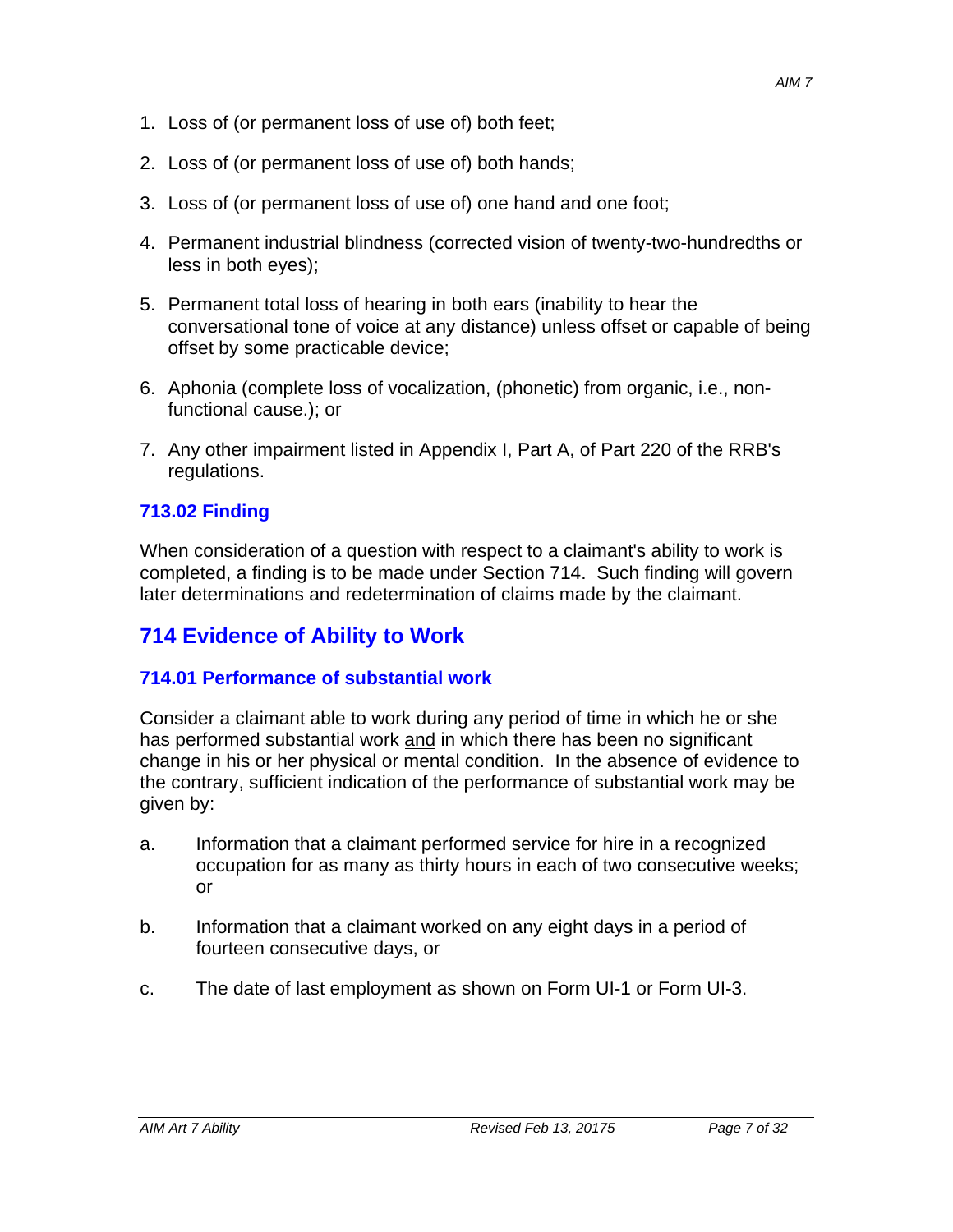Consider a claimant able to work if he or she has a permanent physical or mental impairment, from the temporary effects of which he or she has recovered, provided:

- a. Such impairment would not prevent him or her from engaging in substantial employment for which he or she is fitted by training and experience; and
- b. There is no evidence of disability other than such impairment.

# **714.03 Other evidence of ability to work**

A claimant who cannot perform work which he or she has recently performed or which has been offered to him or her to be considered able to work if:

- a. He or she furnishes information concerning other work which he or she believes he or she can perform and which he or she would perform if it were offered;
- b. He or she has the training, experience and qualifications necessary to perform such work;
- c. Evidence relating to his or her physical and mental condition indicates that he or she is able to perform such work; and
- d. He or she could otherwise reasonably be expected to perform such work.

# **714.04 Medical evidence**

When consideration of a question of ability to work is required and the adjudicating office does not have evidence sufficient to show ability to work, any medical evidence readily obtainable is to be procured as promptly as possible. Such evidence is to be considered, and the claimant held to be able to work or not able to work.

# **715 How to Investigate Ability to Work**

# **715.01 Obtaining information about claimant's ability**

Investigation should be made by a field office representative in a personal interview with the claimant, or any other person who may be able to furnish information about the claimant's ability to work, when practicable. When investigation by personal interview is not possible, investigation may be made by correspondence. A standard list of questions is found in DPOM/FOM-II-307 Appendix A. If information on additional points is required in a particular case, other questions may be included.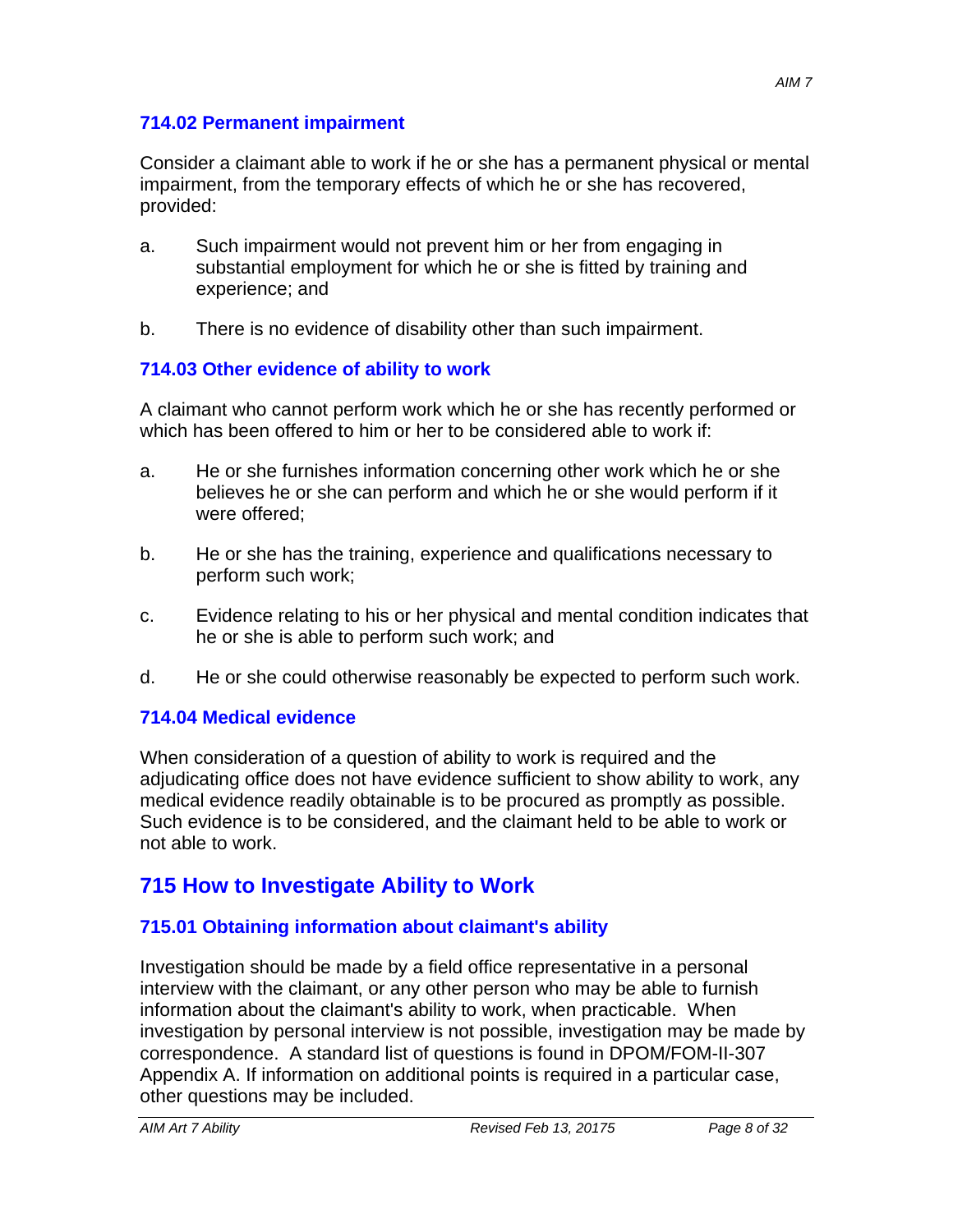### **715.02 Obtaining medical evidence**

If medical evidence is required and there is information that the claimant has been examined by a doctor, efforts are to be made to obtain such evidence unless the claimant has applied for an annuity based on disability.

- a. A claimant who has been examined by a doctor may be requested to obtain medical information from the doctor. In such case, provide Form SI-7 to the claimant for completion by his or her doctor.
- b. If there is no information that a claimant has been examined by a doctor, arrange for a medical examination and for a report in accordance with instructions on "Medical Examinations". (DPOM/FOM-II-640.)

# **716 Notification to Claimant**

# **716.01 Sickness benefits not payable**

If a finding is made that a claimant was not able to work on a day or days for which he or she registered, and there were not enough days of inability for sickness benefits to be payable, send Form Letter ID-7.

## **716.02 Sickness benefits payable**

If it is found that a claimant was not able to work on days for which he or she registered, and there were enough days of inability for sickness benefits to be payable, send Form Letter ID-7i. Send Form SI-1a or Form SI-1b, or both if needed, with the letter.

# **717 Determinations by SUBS**

The Sickness and Unemployment Benefits Section (SUBS) is authorized to make determinations as to ability and inability to work.

# **718 Form Letters Prescribed**

The following form letters are prescribed.

```
ID-7 
ID-7i 
ID-7j
```
# **727 Procedure for Considering Ability to Work**

# **727.01 Statements of Sickness**

Steps in the consideration of ability to work in connection with statements of sickness are as follows: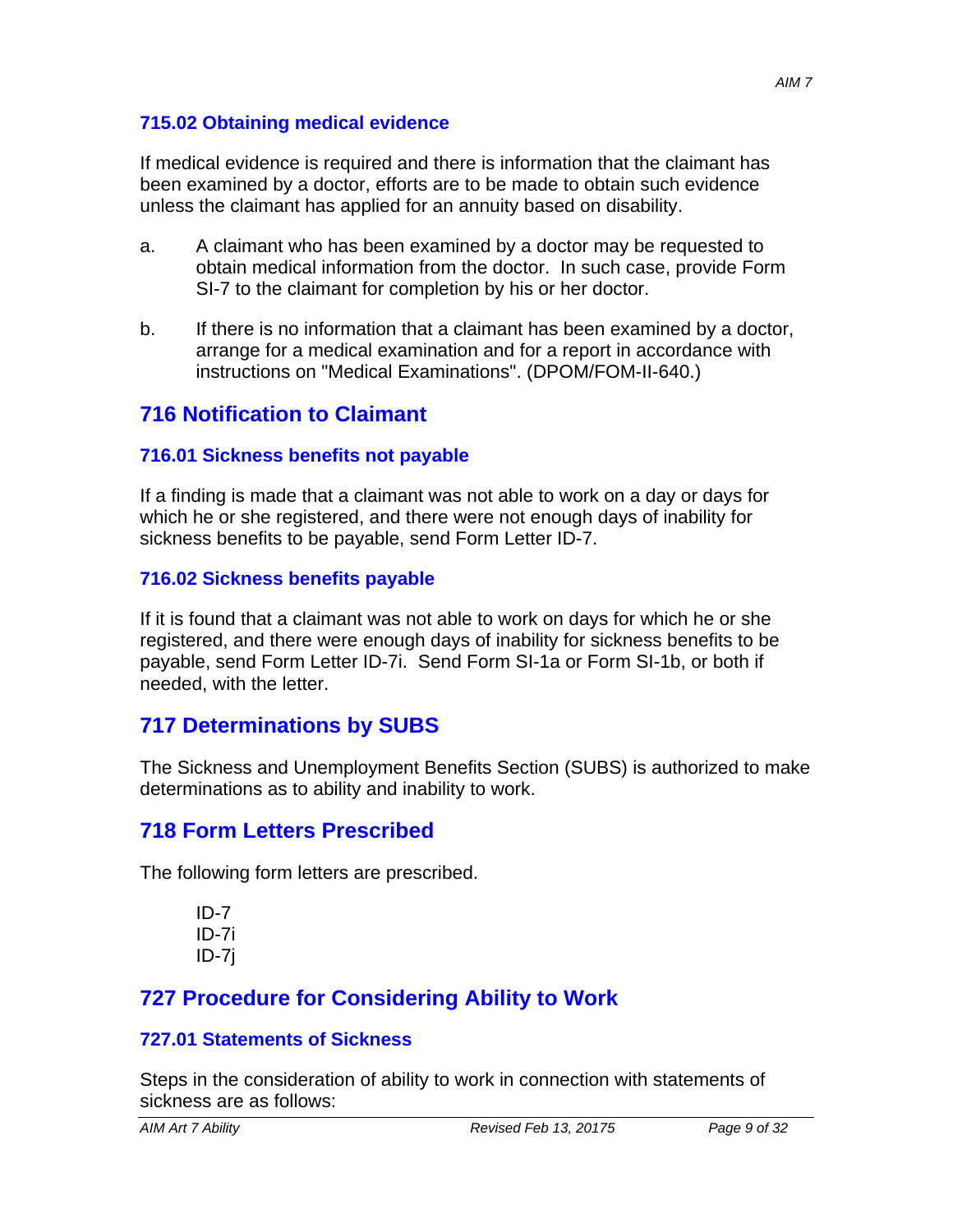#### **a. Consideration of evidence**

Consider the evidence as to ability to work submitted with a statement of sickness.

### **b. Finding with respect to ability to work**

On the basis of the evidence, make a finding on ability to work.

### **c. Estimate of duration**

If an employee is not able to work, estimate the probable duration of the illness or injury.

#### **d. Request for additional evidence in connection with claim to be sent**

Consider whether additional medical evidence will be required in connection with any claim form to be sent.

### **727.02 Claims**

Consider ability to work in connection with claims for sickness benefits as follows:

#### **a. Consideration of new evidence**

Consider any new evidence as to ability to work submitted in connection with a claim for sickness benefits.

#### **b. Reconsideration of estimate of duration**

If the evidence indicates that the duration of an illness or injury will probably be greater or less than previously estimated, make a revised estimate or a new estimate.

#### **c. Request for additional evidence in connection with claim to be sent**

Consider whether additional medical evidence will be required in connection with any claim form to be sent.

# **728 Consideration of "Ability"**

### **728.01 Requirement of Medical Evidence**

Medical evidence is required to determine ability in connection with a statement of sickness or claim for sickness benefits.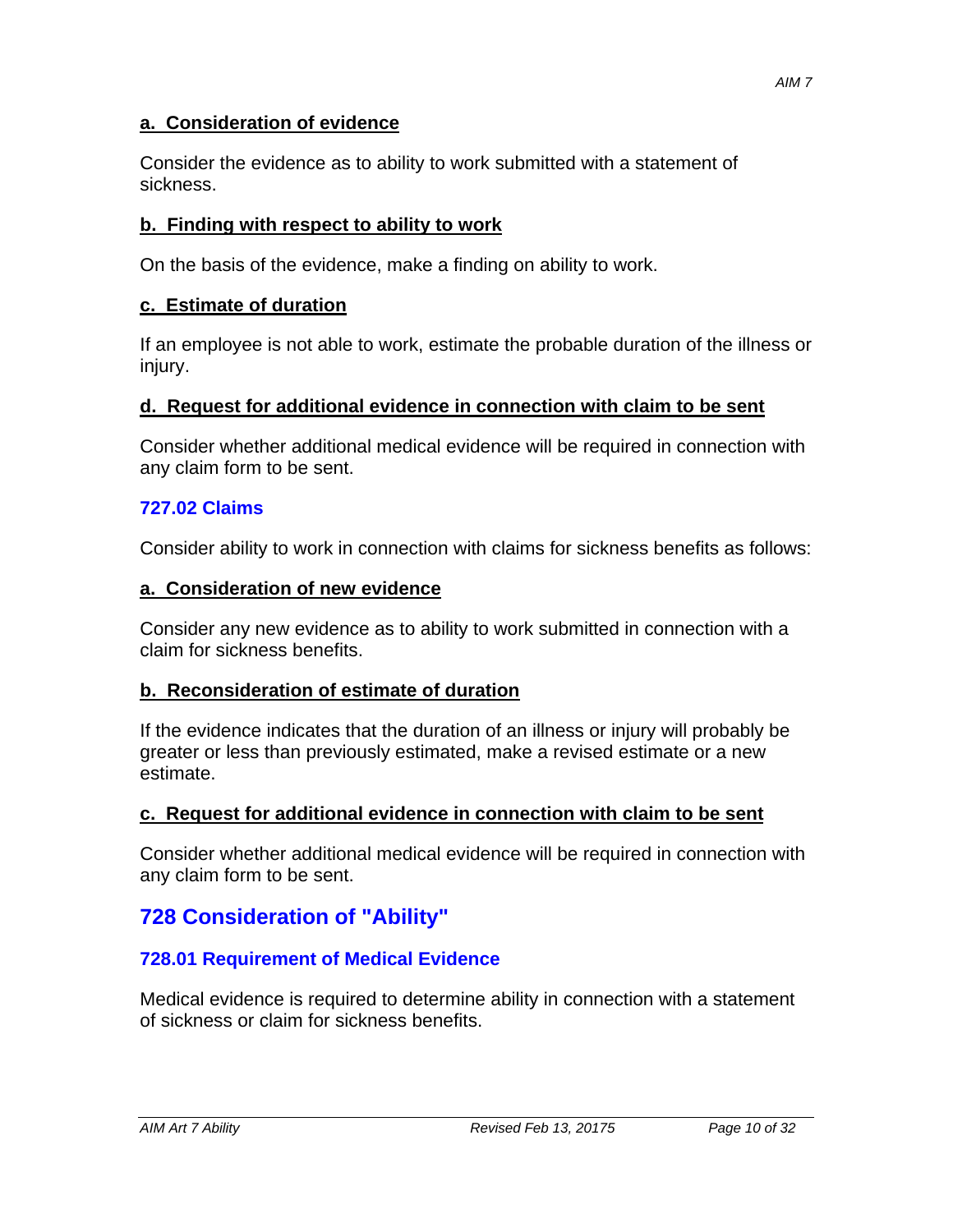### **a. Evidence as of time of illness or injury**

Information furnished by an employee's doctor is not sufficient for a determination as to ability unless the doctor examined the employee during the period of his or her illness or injury, except for information furnished by a railroad's chief medical officer regarding an employee in the railroad's employee assistance program for treatment of alcoholism or chemical dependency. To determine the number of days a claimant has after becoming sick or injured to be examined or treated by a qualified doctor, see Appendix D.

### **b. Evidence as to ability during unclaimed period**

A new statement of sickness is not required after a period in which no days are claimed as days of sickness if the RRB is satisfied that the employee was not able to work during such period. This requirement is met if information as to the claimant's condition when compared with available standards of medical experience indicates the probability that inability to work continued through the period in question, and if the claimant's reason for failure to file claims gives no indication of possible ability to work during the period in question.

### **c. Statement of sickness executed by Christian Science practitioner**

See Appendix C.

### **728.02 Consideration of Evidence**

Consider all pertinent elements of medical evidence. Consider medical evidence of infirmity in the light of medical experience with that infirmity or with similar infirmities. Summaries of medical experience prepared for use of persons not medically trained are available in medical reference manuals. Also, the disability norms in the RUCS Diagnosis/Disability Norms Table reflect medical experience with infirmities.

### **728.03 Total and Permanent Disability**

Consider an employee not able to work if (1) it has been determined, in accordance with the provisions of the Railroad Retirement Act, that his or her permanent physical or mental condition is such that he or she is unable to engage in any regular employment, or (2) he or she has one of the disabilities specified below except that, if he or she has performed substantial work on or after the date the determination was made or the disability incurred, he or she is to be considered able to work unless medical evidence indicates that the illness or injury has been aggravated or an additional illness or injury has occurred after the date of performance of work.

These disabilities are considered, in the absence of evidence to the contrary, to be total and permanent: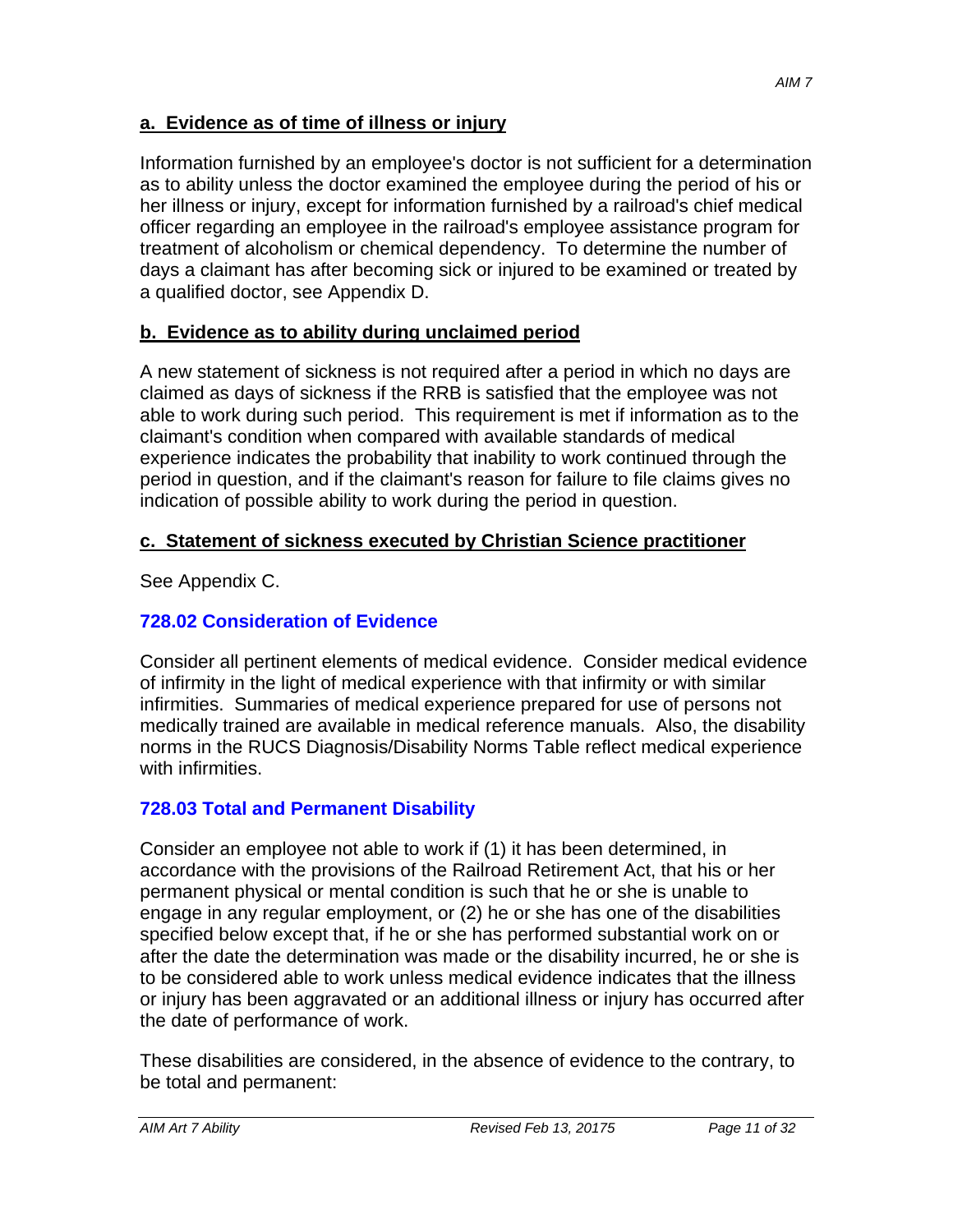- 1. Loss of (or permanent loss of use of) both feet;
- 2. Loss of (or permanent loss of use of) both hands;
- 3. Loss of (or permanent loss of use of) one hand and one foot;
- 4. Permanent industrial blindness (corrected vision of twenty two-hundredths or less in both eyes);
- 5. Permanent total loss of hearing in both ears (inability to hear the conversational tone of voice at any distance) unless offset or capable of being offset by some practicable device;
- 6. Aphonia (complete loss of vocalization, (phonetic) from organic, i.e., nonfunctional cause.)

## **728.04 Permanent, but not Total, Disability**

A claimant shall be considered able to work if he or she has a permanent physical or mental impairment and if he or she has recovered from the temporary effects of any injury, illness, sickness or disease causing such impairment, provided:

- a. Such impairment would not prevent the employee from engaging in substantial employment for which he or she is fitted by training and experience;
- b. it is not unreasonable to expect the employee to engage in such employment in view of factors such as age, previous earnings, and the conditions of his or her previous work; and
- c. the employee has no other injury, illness, sickness or disease causing inability to work.

When a claimant is held unable to work, because of any infirmity, and it is found that he or she will have a resulting permanent impairment, he or she is to be considered unable to work during the period of convalescence from the temporary effects of the infirmity. When the convalescence has been completed, a determination is to be made under this subsection with respect to the claimant's ability to work after the end of the period of convalescence.

In the following cases, a claimant who has a permanent, but not total, disability will be considered unable to work even after recovering from the temporary effects of an infirmity:

1. The claimant is a career railroad employee (ten or more years of service) and is age 50 or older. In such situations, it is extremely unlikely the claimant will possess the skills, training and experience to perform non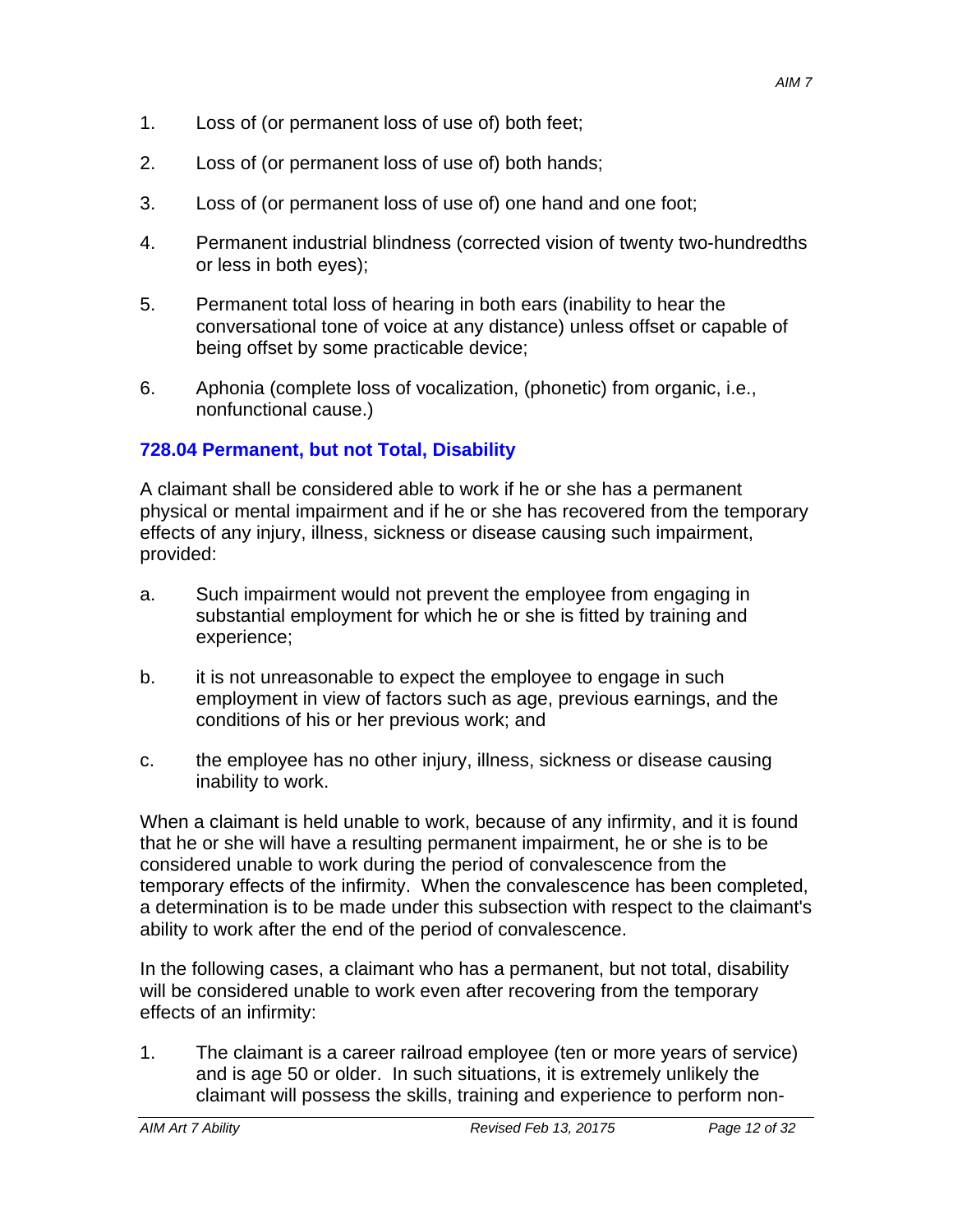railroad work compatible with his or her physical limitations. Unless positive evidence is presented to the contrary, the claimant should be considered as remaining unable to work, and sickness benefits should continue.

2. The claimant is a career railroad employee, is age 40 or older, and is within three months of complete exhaustion of benefits (exhausting rights in the current benefit year and not qualified for benefits in the following benefit year). Experience indicates that the claimant will not be able to perform non-railroad work compatible with his or her physical limitations without extensive re-training. Thus, the claimant should be considered unable to work up to the period of exhaustion of benefits.

# **729 Consideration of Work Which Employee Can Most Reasonably Be Expected to Perform**

### **729.01 Making a Finding**

When a finding is required as to the work an employee can most reasonably be expected to perform, it shall be made, in the absence of information to the contrary, in accordance with the rules stated below. No such finding will be required if medical evidence indicates that an employee is totally incapable, either permanently or temporarily, of performing any employment.

#### **a. Employment at time of, or after, onset of illness or injury**

If an employee was engaged in work when he or she became sick or was injured or has worked after the onset of illness or injury, the last work performed may be considered to be the work which the employee he could most reasonably be expected to perform.

### **b. Work for covered employer within 90 days**

If, in circumstances other than those described in a. above, an employee worked for a covered employer within 90 days prior to the onset of the injury or illness, the work he or she then performed may be considered to be the work which he or she could most reasonably be expected to perform.

#### **c. Other cases**

In circumstances other than those described in a. and b. above, the work an employee last performed may be considered to be the work he or she could most reasonably be expected to perform.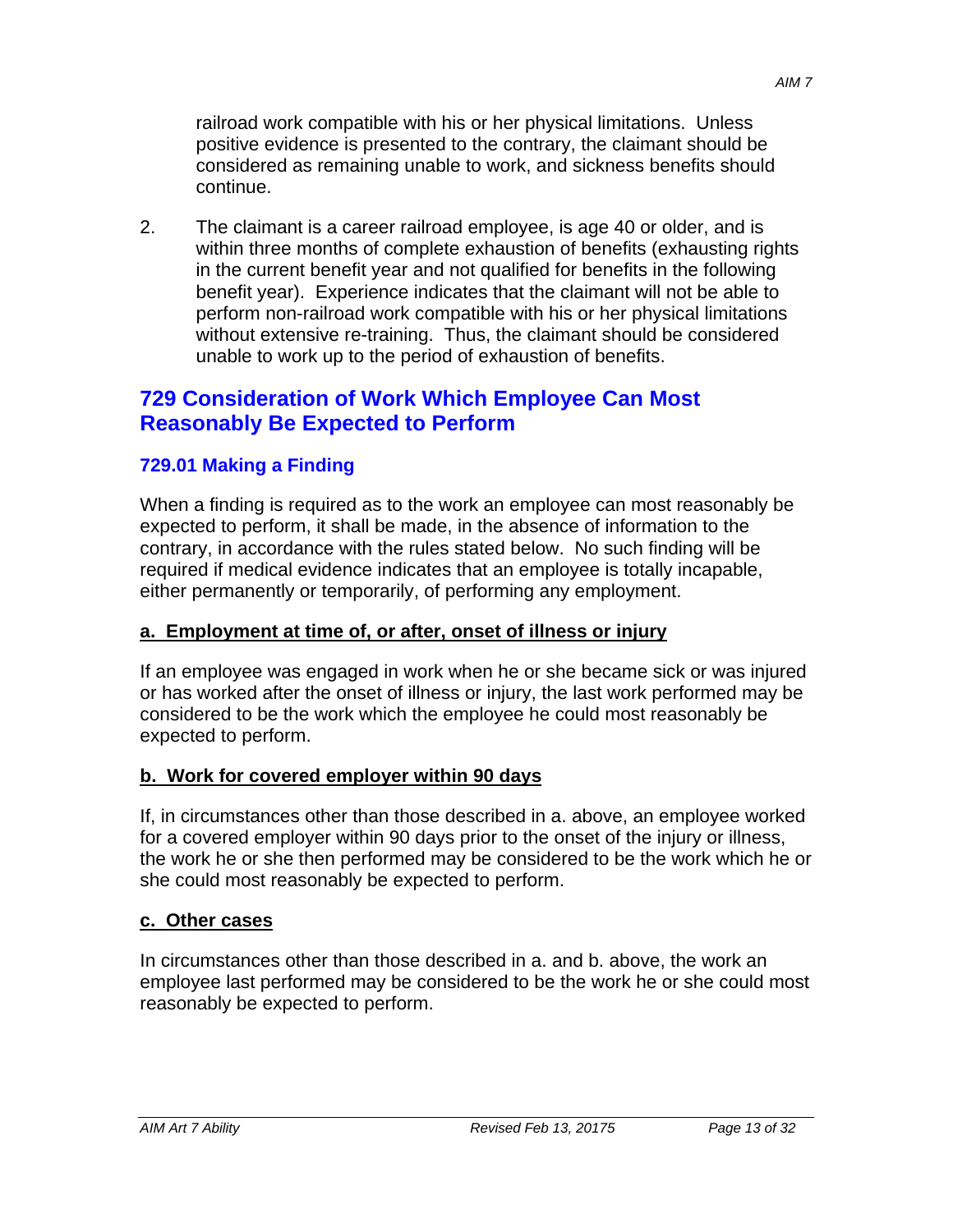# **730 Cause of Inability**

### **730.01 Infirmity**

A physical, mental, psychological, or nervous condition shall be considered to be an "injury, illness, sickness or disease" if it is recognized as such in any summary of, or according to any source of, medical experience employed to provide standards for making determinations as to ability. If medical evidence submitted in connection with an application or claim for sickness benefits indicates that the employee's injury, illness, sickness, or disease was sufficient to have caused inability to work, it shall be considered that the injury, illness, sickness, or disease was, in fact, the cause of the inability.

#### **730.02 Pregnancy**

Pregnancy is not an injury, illness, sickness or disease. It may, however, be complicated by an injury, illness, sickness or disease, which may cause inability to work. In the absence of information as to any such complication, determinations with respect to statements of sickness and claims for sickness benefits based on pregnancy shall be made in accordance with instructions in Section 736.

### **730.03 Alcohol or Drug Abuse (Dependency)**

Sickness benefits are payable for days of sickness caused by alcoholism or chemical dependency on the same basis that sickness benefits are payable for days of sickness caused by any other infirmity. See Appendix B.

# **731 Estimate of Duration**

### **731.01 Beginning Date of Disability**

In determining the beginning date of a period of disability there shall be considered:

- a. Date employee last worked.
- b. Date employee became sick or injured.
- c. Date of first examination.
- d. Date of change in employee's condition, if any is reported.

#### **731.02 Basis for Estimate**

The probable length of a period of disability shall be estimated from the beginning date of the disability. In making an estimate, consideration shall be given to all of the evidence in the possession of the RRB.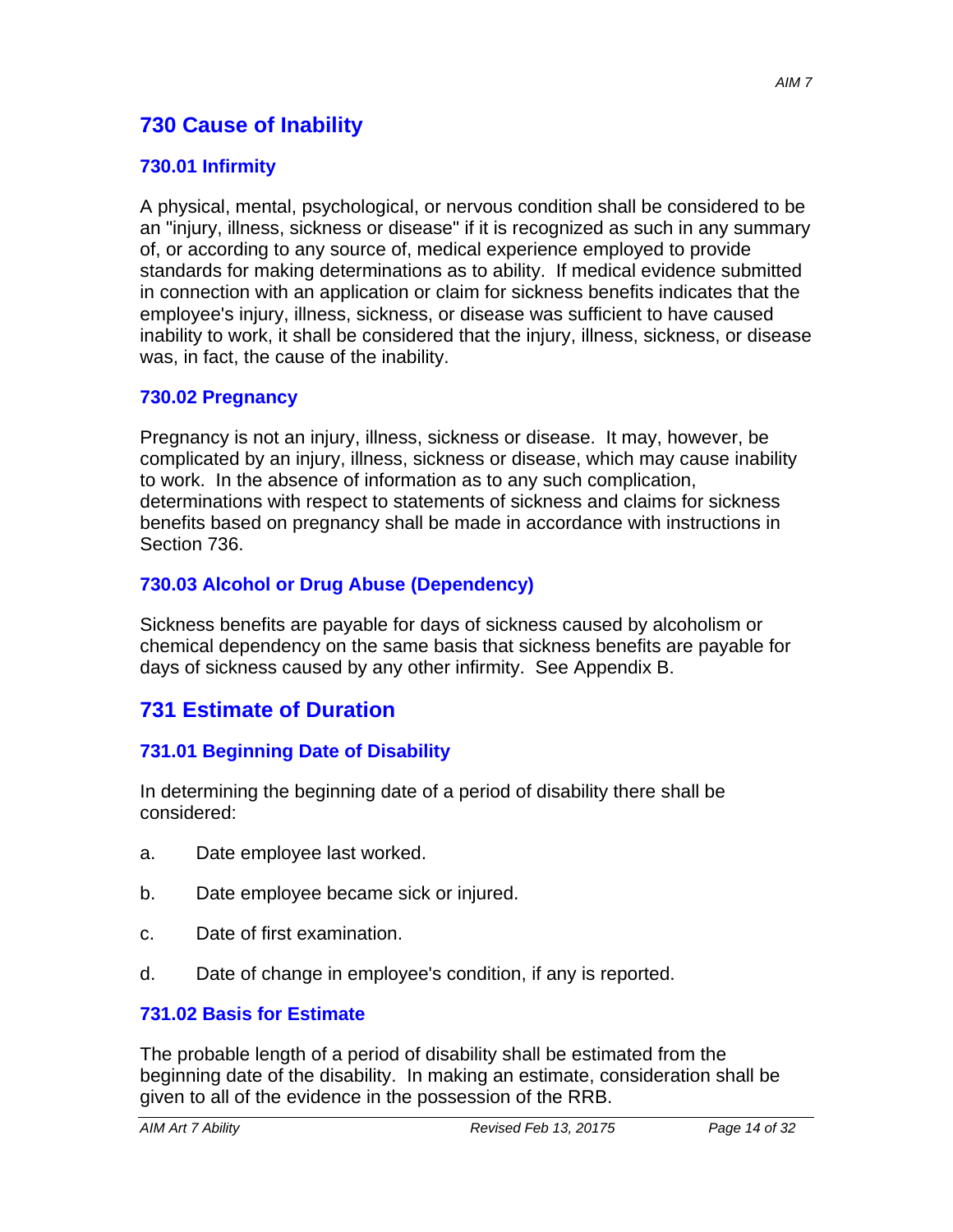- a. Key to Diagnosis Code and Computer EEI, which may be found in the RUCS Diagnosis/Disability Norms Table, is a table showing the diagnosis code, the meaning for each code, the number of weeks used in determining the estimated end of inability and the morbidity code. This table is a part of the computer program and is used by the computer in determining the initial estimated end of inability.
- b. A doctor's unsupported prognosis or opinion as to the length of the period of disability is not ordinarily to be considered by itself. With respect to some atypical, unpredictable infirmities, an unsupported prognosis or opinion may be acceptable because it is impractical to insist on better evidence. Lack of a definitely stated opinion of the probable date of recovery is not a serious defect in a doctor's report. The medical evidence is more important. Medical evidence includes a report of:
	- 1. Diagnosis The normal period of inability of some infirmities can be reasonably and even accurately determined by the diagnosis alone.
	- 2. Objective findings The findings help confirm the diagnosis and afford a measure of the relative seriousness of an infirmity.
	- 3. Complications The presence of complicating or secondary injuries or infirmities or sensitivity to drugs may prolong the period of inability.
	- 4. Surgical procedures Rather definite periods of inability can normally be expected to follow various operations, injections, treatments, and the like.
	- 5. History General physical condition, the number and frequency of previous attacks, and the rate of previous recovery may give a basis for a prognosis.
	- 6. Response to treatment The amount and rate of improvement indicates whether inability is likely to be relatively short or prolonged.

# **731.03 Revision of Estimate of Duration**

An estimate of the duration of a period of disability may be revised under the circumstances described below:

- a. There is new medical evidence.
- b. The initial estimate of the period of disability may be revised once on the basis of little if any additional evidence other than the doctor's unsupported statement that the claimant continues to be unable to work. The revision may be for a period less than or reasonably exceeding the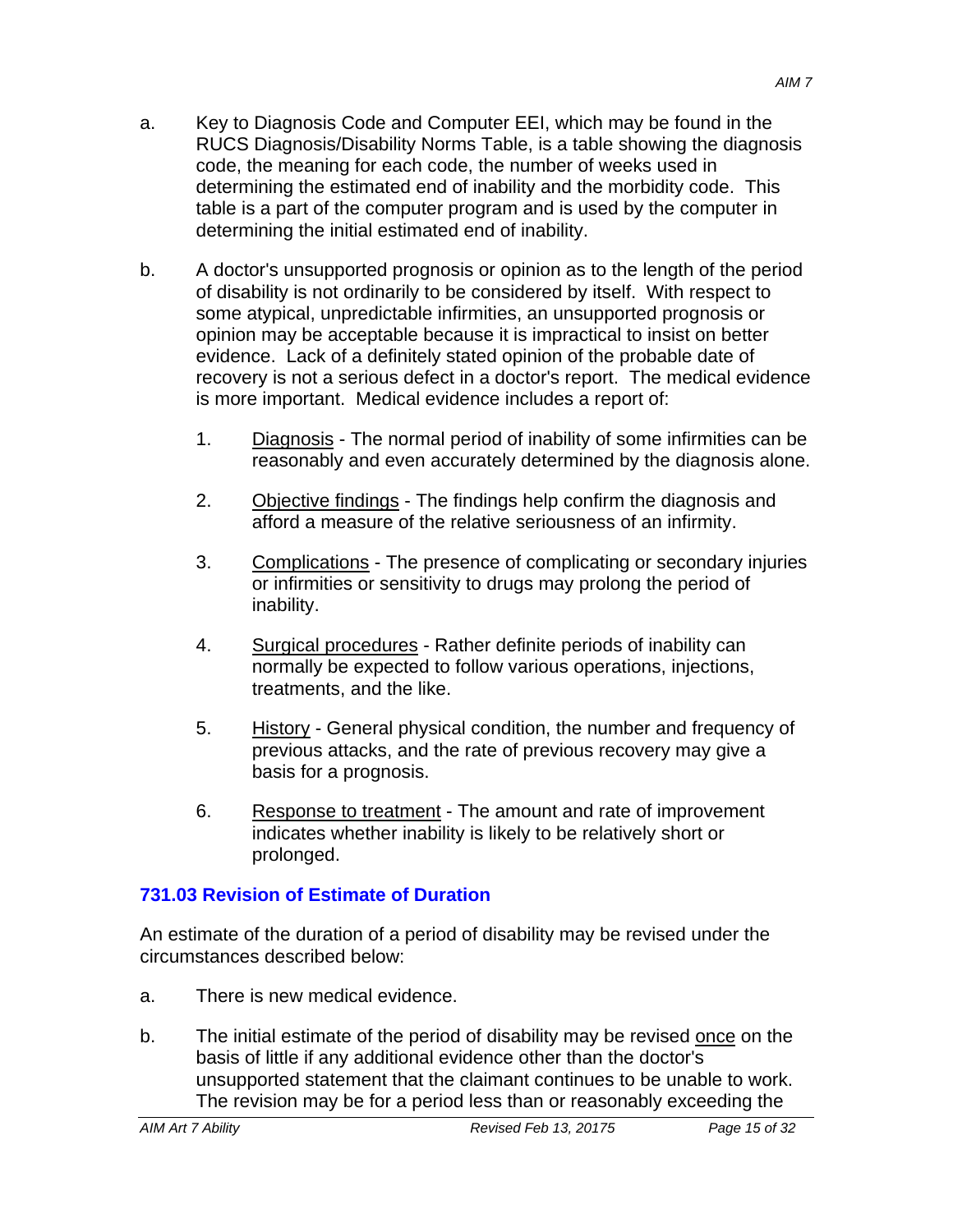Disability Norms. Any determination that a claimant's disability significantly exceeds the disability norm must be supported by adequate medical evidence of individual difference in the objective findings, complications or response to treatment.

c. There is information that an employee who has been held out of service because of physical or mental condition was not permitted or will not be permitted by the employer to return to work until after the estimated end of the period of disability. In such case, if the interval between the estimated end of the period of disability and the date of return to work is reasonable (approximately 14 days or less), the period of disability may be estimated to end with the latter date.

### **731.04 Ending Date of Disability**

When the probable length of a period of disability has been estimated, the ending date of the period shall be recorded. In the absence of evidence to the contrary, this day is to be considered a day of sickness. If the estimate is based on a recovery date stated by a doctor, the ending date of the period of disability will be the recovery date.

### **731.05 Payment Beyond Estimate of Duration**

An ending date of disability based on a report of treatment or examination which took place before the ending date is necessarily an approximation. When the estimated ending date falls on any one of the last ten days of a registration period, and a supplemental doctor's statement has not been filed, the absence of such statement shall not cause denial of benefits.

# **732 Requests for Additional Medical Information**

### **732.01 Additional Information from Original Source**

If medical evidence furnished by an employee's doctor or other person executing a statement of sickness is not sufficient for a determination of ability, efforts may be made to obtain additional information from the doctor or other person. In such case, Form Letter ID-7e may be sent to the employee requesting him or her to have the doctor or other person furnish additional information by completing Form SI-7.

### **732.02 Special Medical Examination**

Refer to AIM Article 31, Medical Examinations, and Section 3102, Examination Required, of Article 31.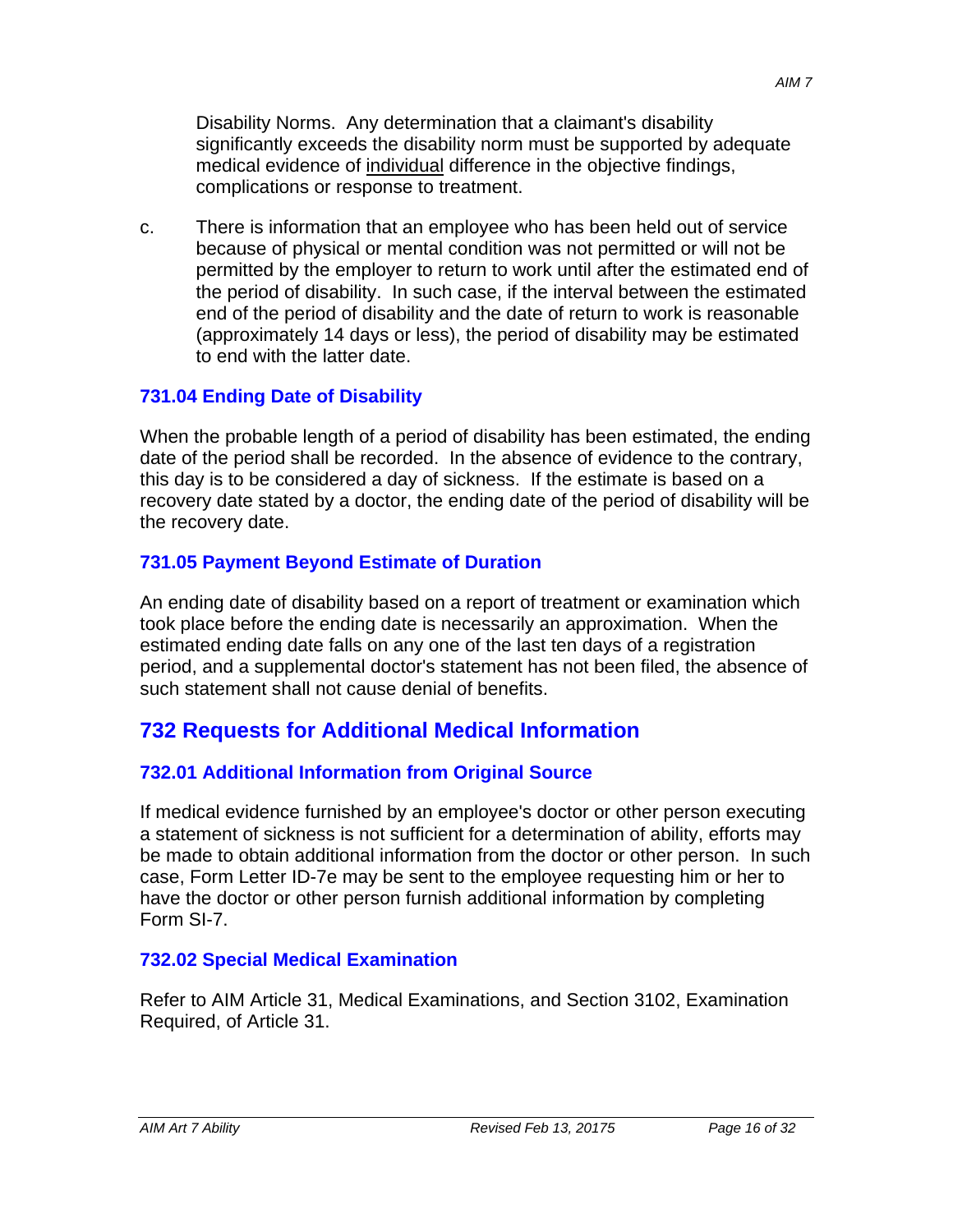# **733 Requirement of Supplemental Doctor's Statement**

## **733.01 Sending Form to Claimant**

A supplemental doctor's statement is to be sent to the claimant at the same time a claim is mailed for the second to last claim period supported by existing medical evidence.

### **733.02 Registration Period Ending After EEI**

When the form for supplemental doctor's statement is sent in addition to a claim form for a registration period ending after the estimated end of disability, the instruction on the form for supplemental doctor's statement shall ordinarily show that it is to be completed if the claimant wants to claim any day after the end of the registration period.

### **733.03 Determinations**

With respect to days claimed as days of sickness on a claim form in connection with which a form for supplemental doctor's statement was sent as provided above but was not returned, benefits may nevertheless be payable in accordance with section 731.05.

# **734 No Claim Form Sent**

No claim form is to be sent for a registration period if there are less than five days before the date on which the claimant is found to be able to work, since the claim would neither satisfy the waiting period requirement nor be compensable.

# **735 Notice to Claimant When no Claim Form is to be Sent**

When it is determined that an applicant or claimant for sickness benefits is able to work and that, as a result, no claim form is to be sent, notice shall be given as follows:

- a. When a claim is paid as provided in section 733.02, no notice need be sent to the claimant, unless he or she protests or inquires, in which case Form Letter ID-7K is to be sent.
- b. If a claimant is held able to work although apparently not able to resume his or her usual occupation, Form Letter ID-7n is to be sent to him or her. A copy of the letter is to be forwarded to the appropriate field office.
- c. If it is determined, before any claim form is sent, that there are less than five days of sickness in a registration period, Form Letter ID-7h is to be sent.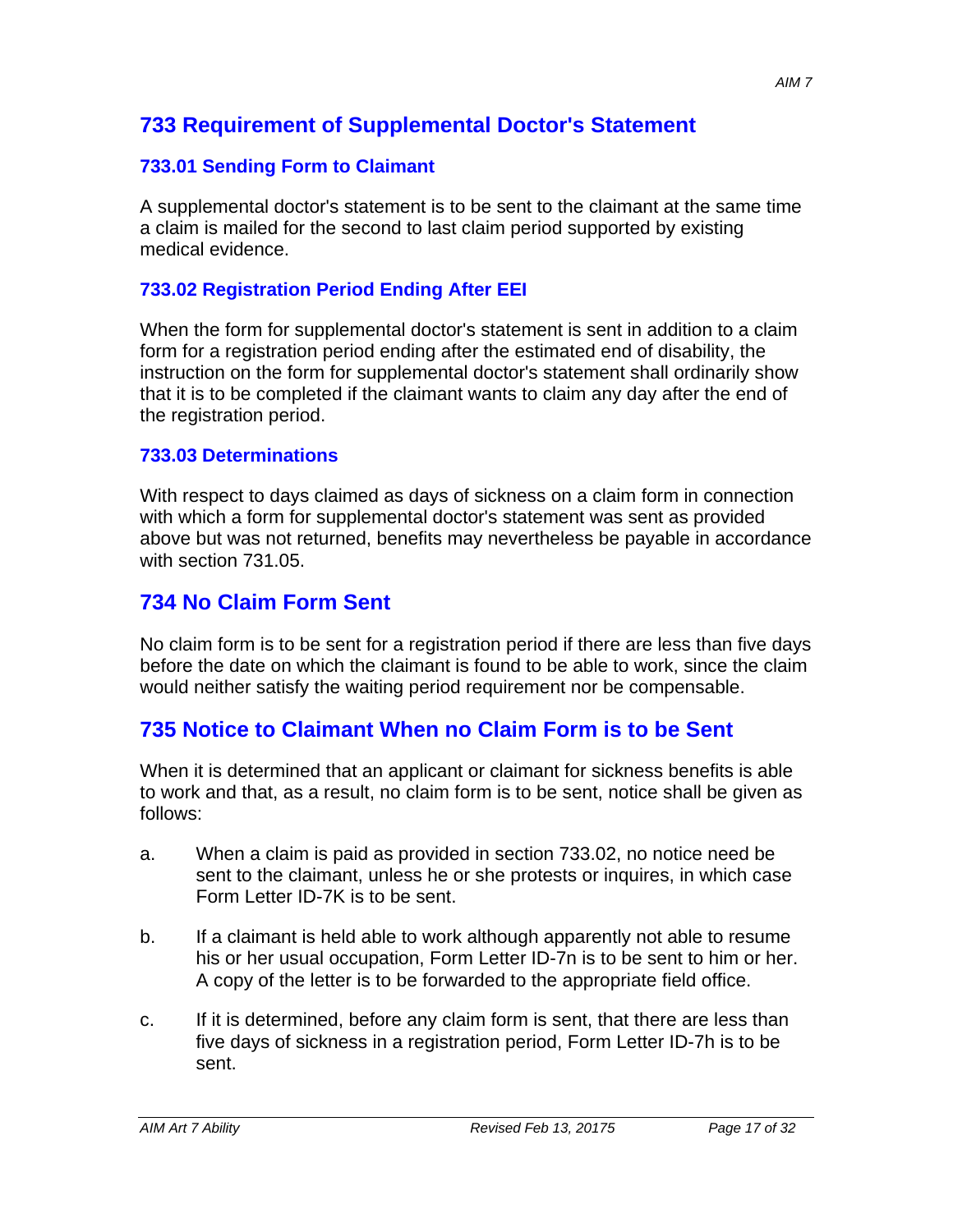- d. If benefits are payable for the claim but one or more days are claimed after the date on which, according to the medical information the claimant became able to work, Form Letter ID-7p is to be sent.
- e. In any other case a special letter is to be sent, except that, where the claimant has indicated that he or she has returned to work, no notice is to be sent.

# **736 Pregnancy, Miscarriage, and Birth of a Child**

## **736.01 General**

Forms SI-1a/b, SI-7, and SI-3, in the case of pregnancy, miscarriage and childbirth are the same as for sickness benefits based on injury, illness, sickness or disease.

# **736.02 Consideration of Evidence**

Medical evidence as to pregnancy, miscarriage or childbirth is required for a finding as to inability to work or injury to health. Information called for on Form SI-1a/b is ordinarily sufficient for this purpose.

## **736.03 Pregnancy**

Medical evidence with respect to a claimant's pregnancy will ordinarily include a doctor's statement as to the predicted date of delivery and as to the first day during pregnancy when the claimant was (or will be) unable to work or working would be injurious to her health. This is sufficient evidence for a finding of inability beginning with such first day, and sickness benefits may be paid accordingly. Form SI-7 will be sent to the claimant as for sickness benefits and pending return of this form, benefits may be paid up to four weeks after the predicted date of delivery. Benefits will not be paid thereafter without additional evidence. If additional evidence shows that the pregnancy has terminated, a finding as to inability is to be made as in .04 below. If the evidence shows that the pregnancy continued more than four weeks after the predicted date of delivery, a finding as to continuing inability is to be made on that basis. In any case in which the doctor does not give a specific date as the first day during pregnancy when the claimant was or will be unable to work or working would be injurious to her health, the claimant shall be notified that benefits cannot be paid without a doctor's specific statement as to such first day.

# **736.04 Childbirth or Miscarriage**

Medical evidence with respect to childbirth or miscarriage will ordinarily include a doctor's statement as to the date of delivery or miscarriage and the date when the claimant can safely resume normal activities. This is sufficient evidence for a finding of inability with respect to the period from the earlier to the latter date.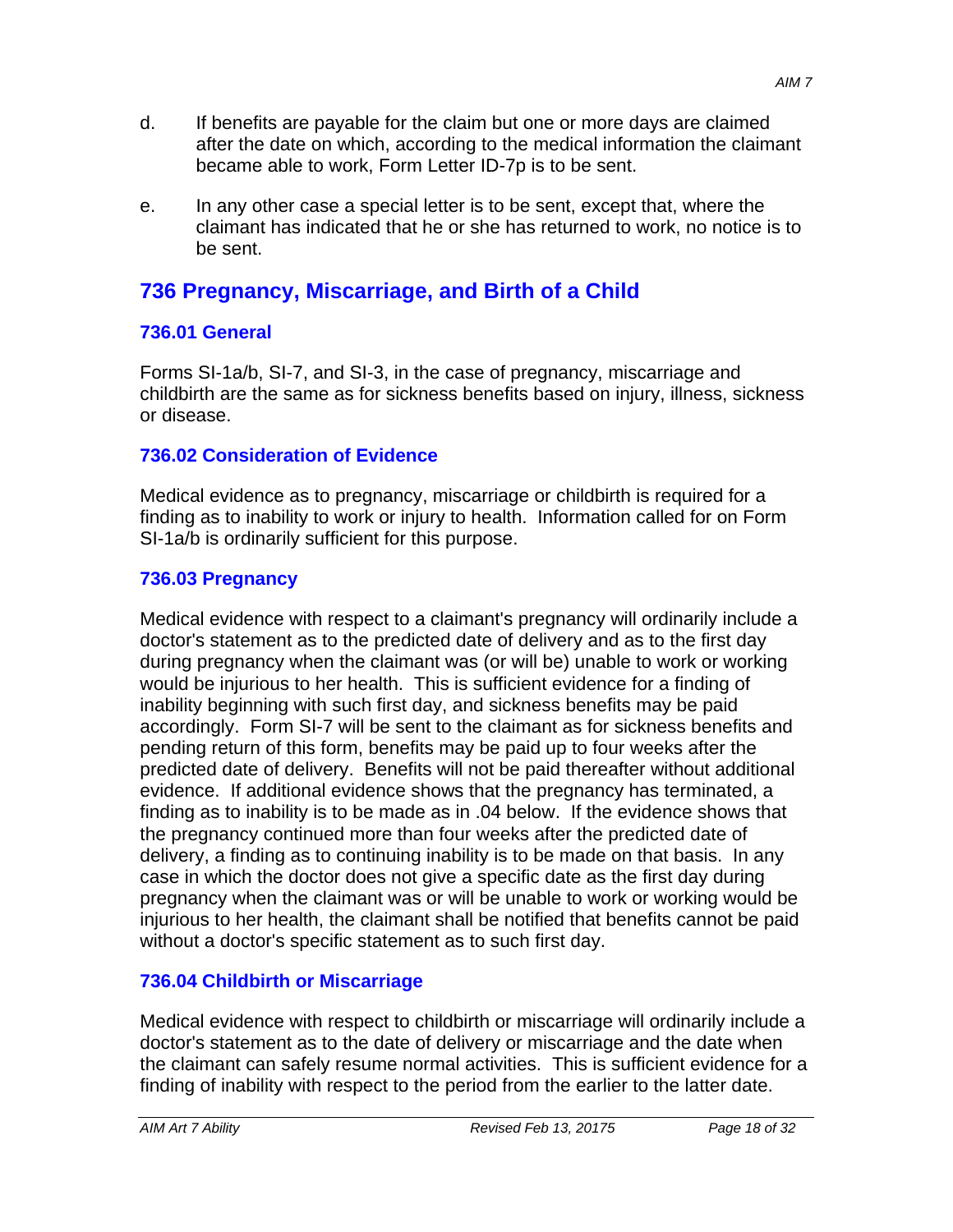Benefits are not to be paid for days after the latter date without additional evidence, on a supplemental doctor's statement or in some other form, as to the claimant's continuing inability to work. In any case in which there is evidence of childbirth or miscarriage but no doctor's statement as to the date when the claimant can safely resume normal activities, the claimant is to be advised that benefits cannot be paid without such specific information.

# **737 Determinations by SUBS**

The Sickness and Unemployment Benefits Section (SUBS) is authorized to make determinations as to ability and inability to work.

# **738 Form and Form Letters Prescribed**

The following are prescribed:

| ID-7h    | ID-7p |
|----------|-------|
| $ID-7k$  | ID-7n |
| $ID - 7$ |       |

# **Appendices**

# **Appendix A - Ability To Work In Problem Cases**

This appendix provides guidance on the handling of certain types of sickness benefit cases that present an ability to work problem.

# **A. Statement of the Problem**

The ability to work issues addressed in this appendix arise in the context of these three problem situations:

- 1. The claimant is reported able to perform "light duty;"
- 2. The claimant's personal physician says the claimant can return to work but the railroad doctor holds the claimant out of service; and
- 3. The claimant claims unemployment benefits after exhausting his sickness benefits, or vice versa.

In reading the following discussion, keep in mind that determinations of inability to work are the responsibility of the division of program operations and that medical evidence is required for a finding that a claimant is "not able to work."

# **B. General Statement of Adjudication Policy**

The payment of sickness benefits under the Railroad Unemployment Insurance Act is conditioned, in part, on the submission of a properly-executed "statement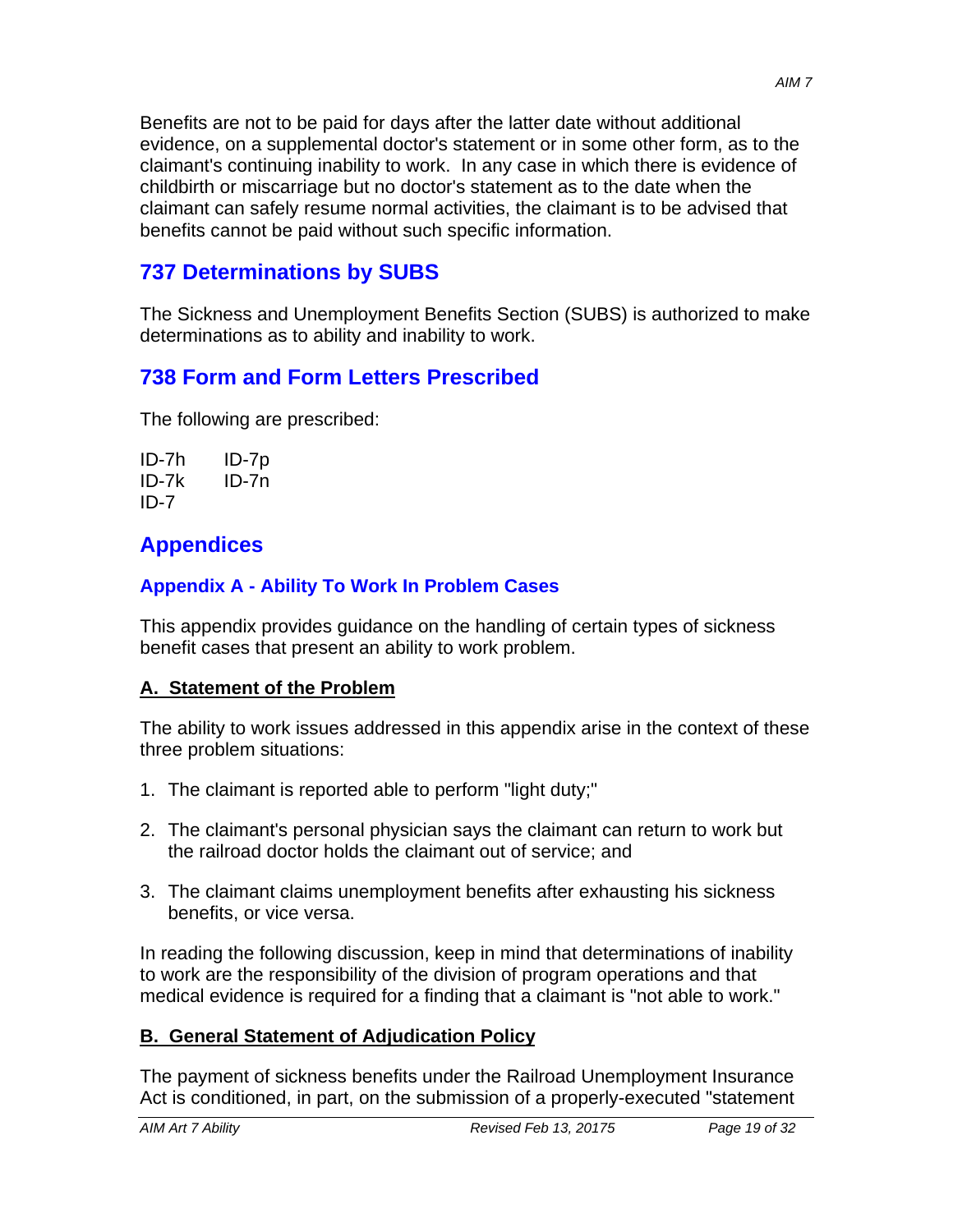of sickness." Such statement is to provide substantial medical evidence that the claimant is "not able to work" with respect to days claimed as "days of sickness."

It is the claimant's responsibility to provide a properly-executed statement of sickness (Form SI-1b) or supplemental doctor's statement (Form SI-7). If either form does not provide the necessary medical proof of inability to work, the RRB can require the claimant to undergo a special examination by a doctor designated by the RRB.

1. Claimant Becomes Unable to Work Because of the Onset of Illness or Injury

A claimant's ability to work is to be judged initially on the basis of his ability to do his usual railroad job. Assuming that the claimant has satisfied all of the conditions for receipt of sickness benefits, such benefits are to be paid throughout the period of time necessary for him to recover fully from the effects of a temporary infirmity. Substantial medical evidence verifying the duration of such period is, of course, required.

# 2. Claimant May have a Permanent Infirmity Following Onset of Illness or Injury

When a claimant is initially unable to work because of the onset of an illness or injury and it is later reported that he or she has a permanent infirmity that may impair his or her ability to return to his or her usual railroad job, the issue of continued inability to work may eventually have to be considered. But that issue does not require resolution while the claimant is convalescing from the temporary effects of his infirmity. During such period of convalescence, sickness benefits would normally remain payable. After such period has passed, an ability to work determination is required if the claimant is still claiming sickness benefits. A claimant remains permanently "not able to work" under circumstances described in Article 7, Title III of the Adjudication Instruction Manual.

# 3. Claimant has a Permanent Infirmity but May Become Able to do Other Work

Under other circumstances, a claimant having a permanent impairment but no other disabling condition may be considered "able to work" and possibly eligible for unemployment benefits after reaching maximum recovery from the temporary effects of the infirmity. This applies if the permanent infirmity is not totally disabling. Eligibility for unemployment benefits will then be judged on the basis of ability to do other substantial work for which the claimant may be suited by training and experience and his or her availability for such other work. See AIM-728.04 and 804.02 in this regard.

4. Claimants Who Require Rehabilitation

Some claimants with severe and permanent infirmities may require both physical and vocational rehabilitation before they will be able to return to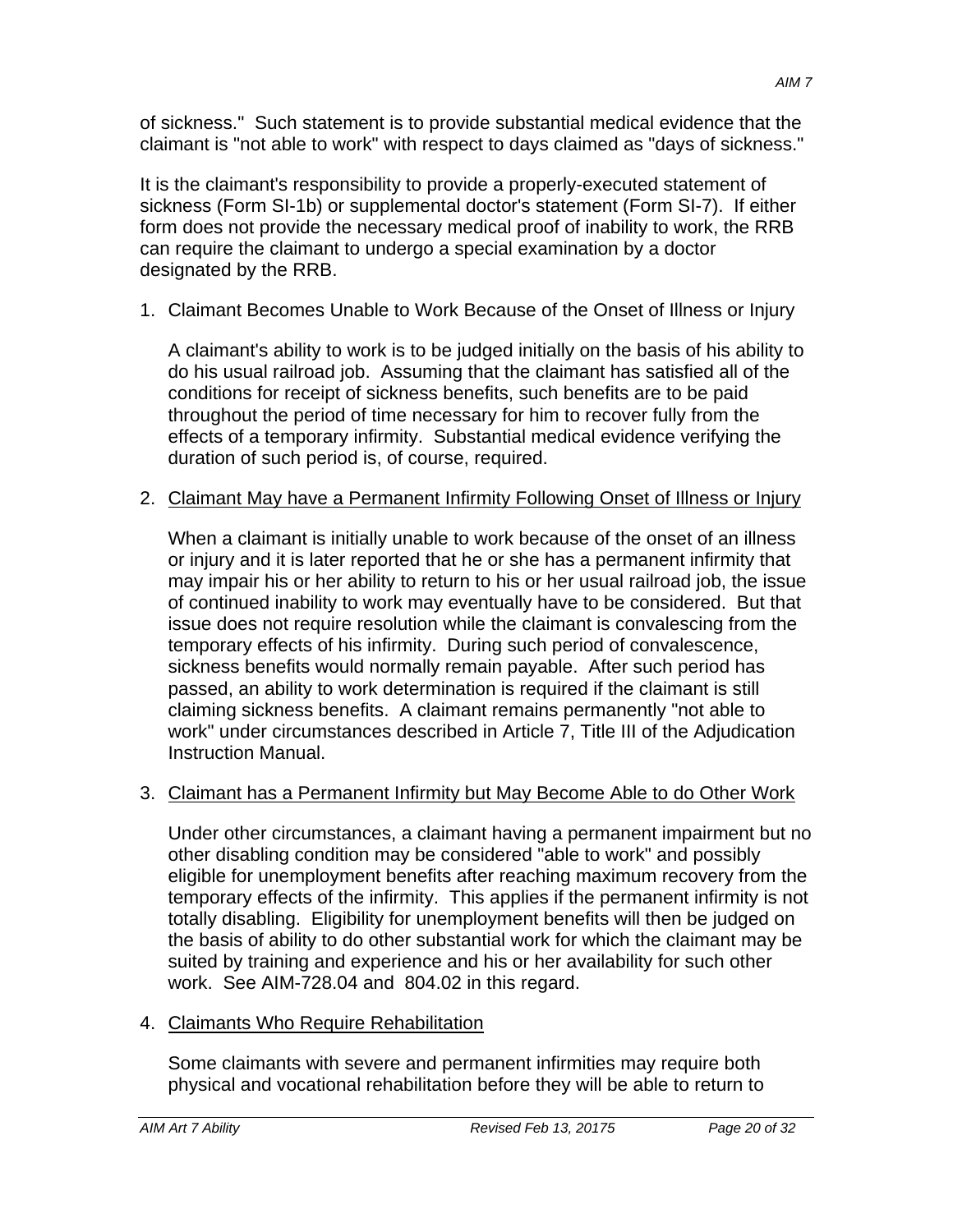gainful employment. Such claimants are "not able to work." Nor are they available for work merely by reason of their participation in a vocational rehabilitation program. AIM-804.30a, relating to the availability for work of a claimant who is enrolled in a technical or trade school or a vocational training program, does not apply to a claimant who is not able to work and who requires rehabilitation before he or she will be able to obtain new employment.

## **C. Claimant is Able to Perform Light Duty**

A claimant's sickness benefits are not to be terminated merely because the medical evidence shows ability to perform "light duty" if in fact he or she remains unable to return to his or her usual job. Remember that Forms SI-1b and SI-7 do not ask for a report of the date when the claimant can perform "light duty" as such information is irrelevant.

In many railroad occupations, there is no such thing as "light duty," especially in certain occupations where the claimant must be fully physically qualified to work, as determined by the railroad medical department. In other situations, a railroad might offer to create a "light duty" job for a particular claimant, in which case the claimant decides whether to accept the job. If he or she accepts the job on a permanent basis, the job in time becomes his or her usual railroad job. The claimant's ability or inability to work is then judged with reference to the new job.

### **D. Personal Physician Approves Claimant for Return to Work But Railroad Medical Department Withholds Approval**

In general, a claimant who has been off work for an extended period because of sickness or injury may not be allowed to return to work until the railroad medical department is satisfied that the claimant can perform the duties of his or her job. The railroad medical department may make its decision on the basis of a report from the treating physician or on the basis of an independent physical examination. The following examples illustrate the problem that arises when the claimant's personal physician approves the claimant for return to work but the railroad medical department holds the claimant out of service for an additional period of time. Guidance on solving the problem follows each example.

Example 1: The claimant's personal doctor releases the claimant for return to work on March 9, and Form SI-7 is received so stating. Sickness benefits therefore terminate with payment for days through March 8. Later, it is learned that the claimant did not actually return to work until March 23, because the railroad doctor did not approve the claimant's return to service any earlier. The claimant then requests sickness benefits for days through March 22.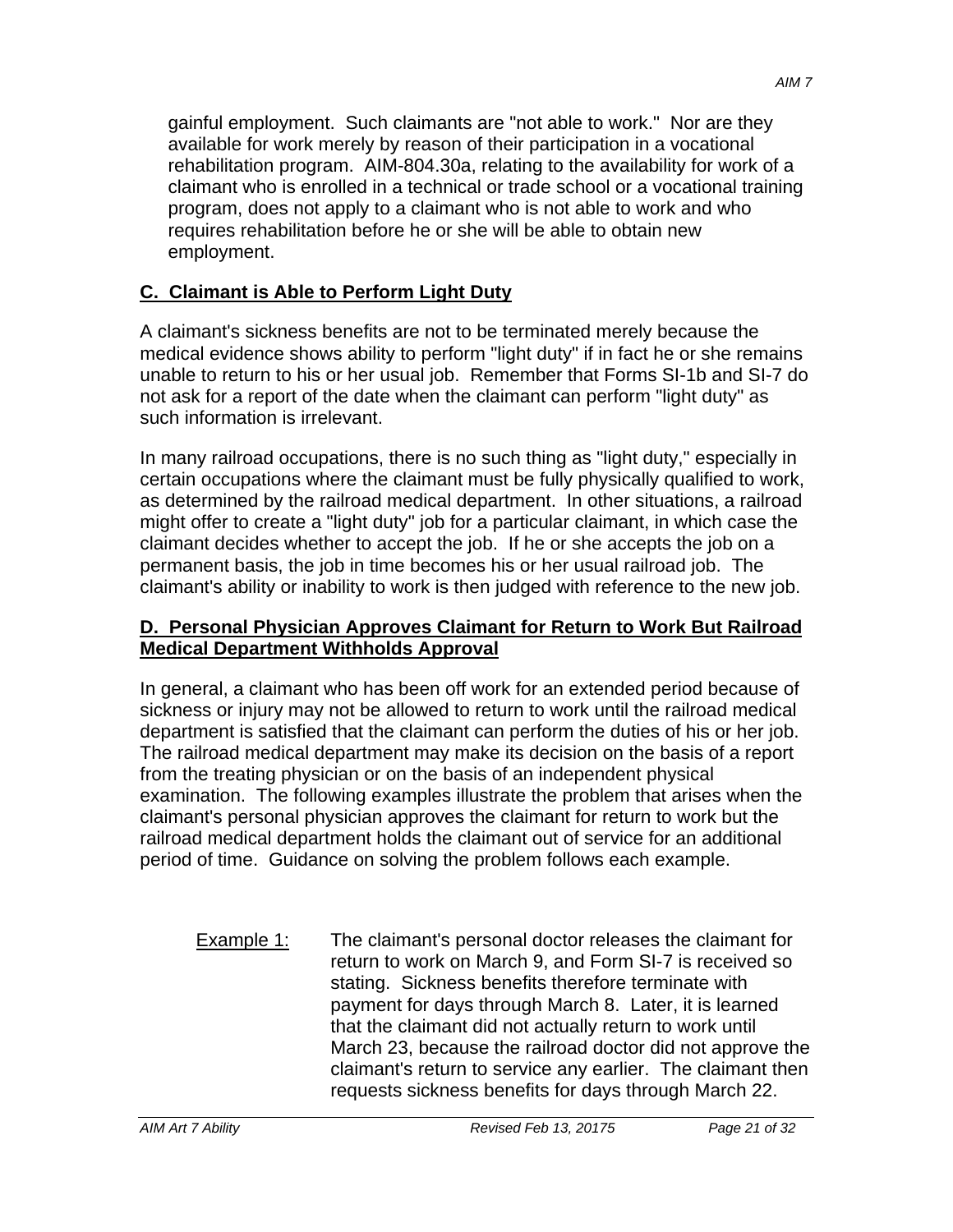- Solution: The claimant's request should be granted. In a case where the claimant returns to work within 14 days of the return-to-work date reported initially by the personal physician, the EEI date may be extended for up to 14 additional days.
- Example 2: Same basic facts as in example 1 except that the railroad doctor holds the claimant out of service for a period longer than 14 additional days or indefinitely. The claimant tries, without success, to get an updated medical report and then requests that sickness benefits be extended for however long the railroad holds him out of service.
- Solution: The claimant's request cannot be granted in the absence of medical confirmation of the date that the railroad doctor released him for return to work or medical confirmation that he remains unable to return to his railroad job. The claimant should be so advised. The claimant should also be advised that he may register for unemployment benefits. But he should not be directed to do so if he asserts a right to sickness benefits for the days in question and declares his intention to obtain the necessary medical verification.

Except in a situation where it may be necessary for the claimant to be examined by an RRB - designated medical examiner, it is the claimant's responsibility to provide medical evidence of his inability to work. RRB employees should not intervene with a doctor or hospital or railroad medical department for the purpose of obtaining a medical report in behalf of a claimant who cannot get the report on his own. We should simply advise the claimant as to the requirements for receipt of benefits.

#### **E. Claimant Claims Unemployment Benefits After Exhausting Sickness Benefits or Sickness Benefits After Exhausting Unemployment Benefits**

In any such situation, a careful review of the medical evidence on record together with current medical information will be required for a determination relating to the claimant's ability to work. A key point to keep in mind in conducting the review is whether there has been a significant change in the claimant's physical or mental condition that would explain a switch from sickness to unemployment benefits, or vice versa.

For instance, if a claimant exhausts sickness benefits based upon medical evidence establishing that he cannot do his usual job because of a chronic infirmity that does not lend itself to further improvement, he shall continue to be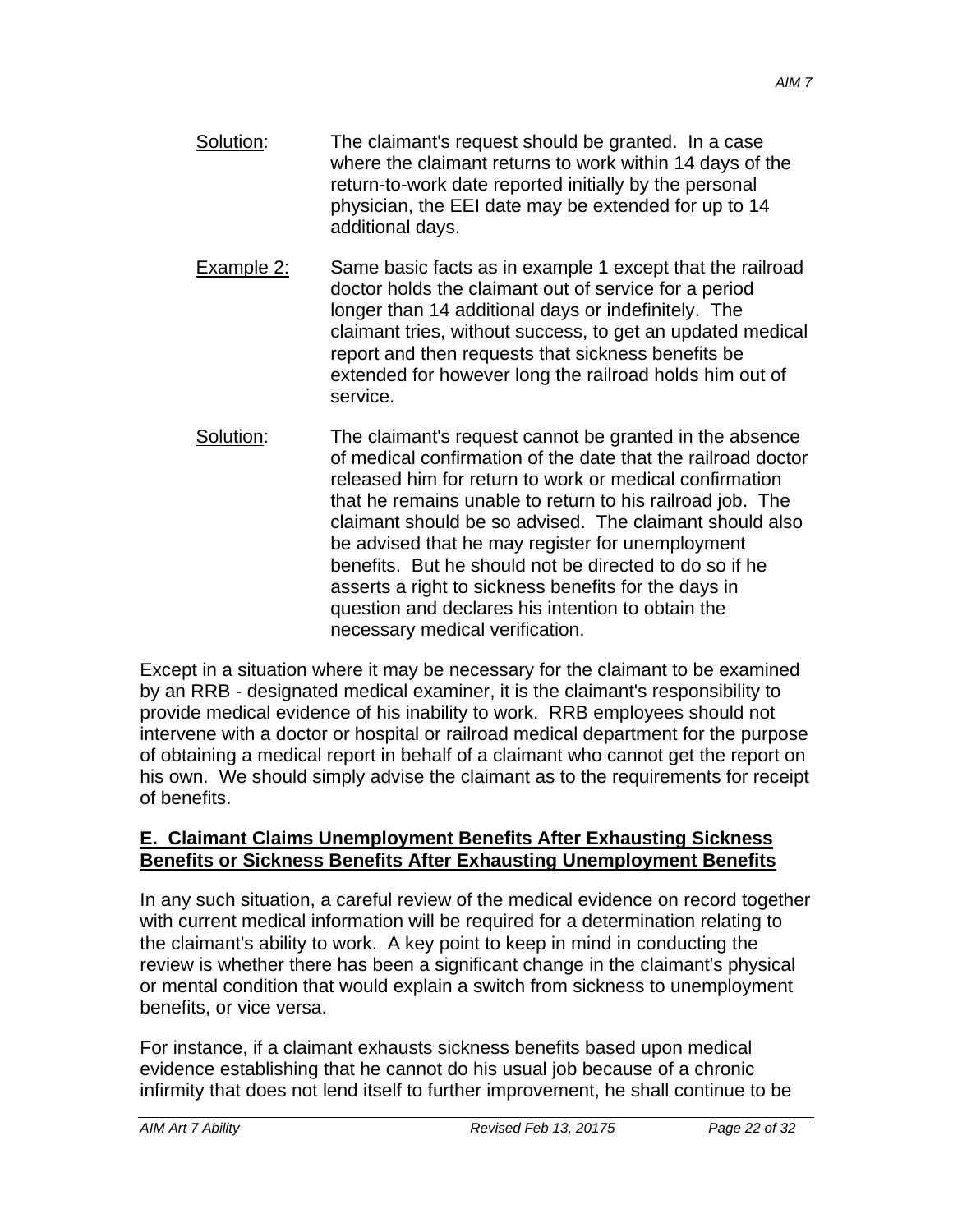considered "not able to work" with respect to any subsequent period of time during which his physical condition remains substantially unchanged. In other words, if a claimant establishes through the submission of medical evidence that his infirmity is such as to make him "not able to work" for sickness benefit purposes, he cannot later maintain that the same medical evidence is adequate to show for unemployment benefit purposes that his condition, though unchanged, is now not so severe as to make it theoretically possible for him to engage in some form of "light duty." A claimed ability to perform employment that is essentially trifling or theoretical does not establish ability to work. The other facts of the case should be considered in light of the adjudication principles set forth in AIM-7, as summarized in this appendix.

## **Appendix B- Guidance To Alcohol and Drug Abuse Cases**

This appendix provides guidance on the disposition of claims for unemployment or sickness benefits received from an employee who is not working because of alcoholism or drug abuse.

### **What is Alcoholism and Drug Abuse?**

Taber's Cyclopedic Medical Dictionary defines alcoholism as an illness characterized by preoccupation with alcohol and loss of control over its consumption. It is associated with physical disability and impaired emotional, occupational and/or social adjustments. Symptoms and signs of alcoholism include malnutrition, vitamin deficiency, alcoholic cirrhosis of the liver, gastritis, pancreatitis and neurologic disorders such as tremulousness, hallucinosis, seizures and delirium tremens. Taber's says that drug abuse is the use or overuse, usually by self-administration, of any drug in a manner that deviates from the prescribed pattern.

Rail labor and management personnel policies recognize that alcohol and drug abuse impair an employee's job performance. Through their cooperative efforts, counseling and treatment programs have been established to aid affected employees. Most railroad companies now have employee assistance counselors whose job it is to evaluate an employee referred for assistance under the program and to recommend medical treatment, more extensive counseling, or an education program, as appropriate.

### **Federal Regulations on Control of Alcohol and Drug Use**

The Federal Railroad Administration (FRA), United States Department of Transportation, has issued regulations for the purpose of controlling alcohol and drug use by railroad employees who are subject to the Hours of Service Act. In general, the regulations apply to employees engaged in the operation of trains.

The regulations prohibit employees from using, possessing, or being impaired by alcohol or any controlled substance while on duty, and the railroads are required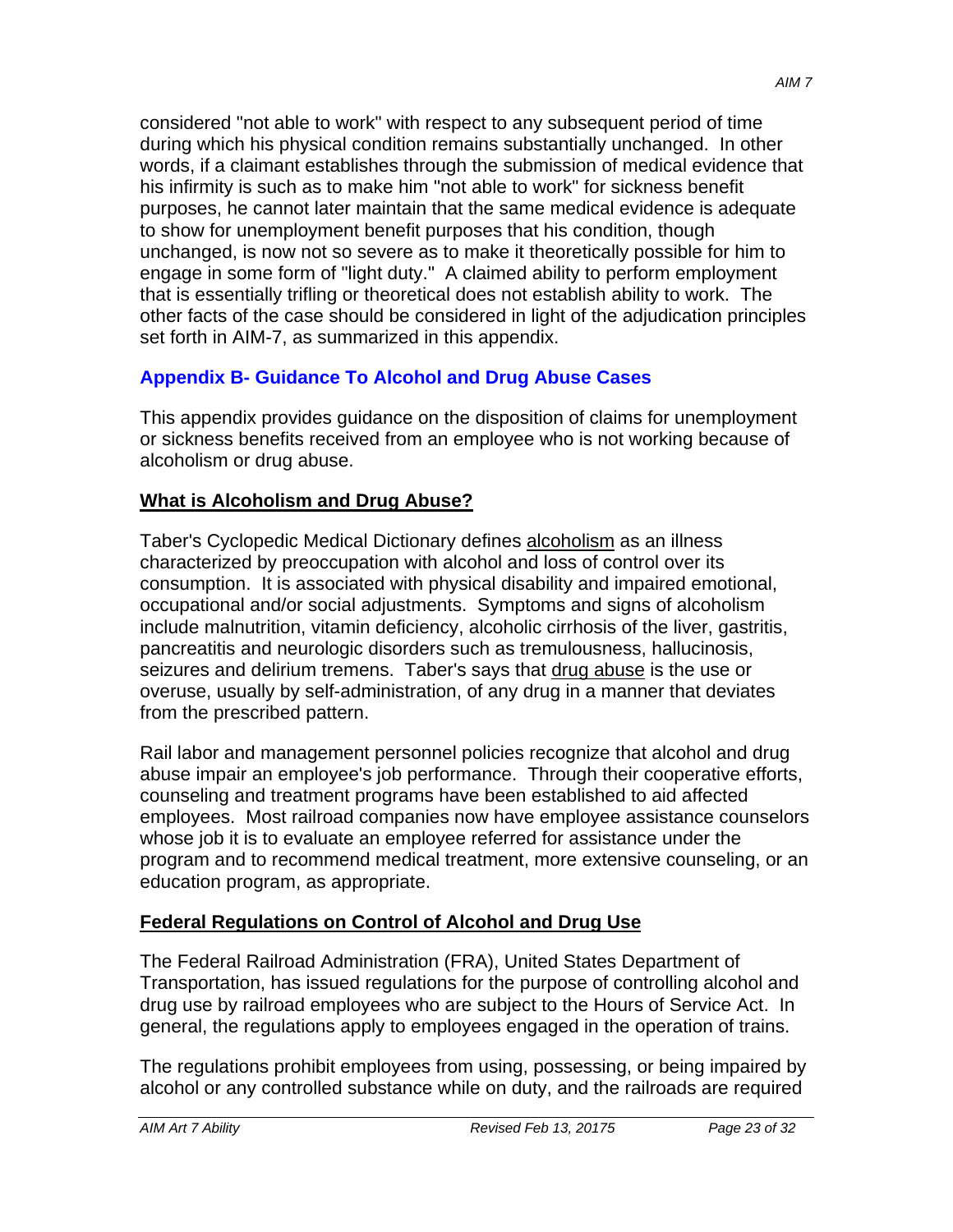to exercise due diligence to prevent such conduct. The regulations authorize railroads to require breath or urine samples for testing under conditions constituting "reasonable cause" and to make post-accident testing and employee assistance programs mandatory.

### **Determining Eligibility for Sickness Benefits**

In adjudicating claims for sickness benefits, keep in mind that alcoholism is an illness within the meaning of section 1(k) of the Railroad Unemployment Insurance Act. Section 1(k) provides, in pertinent part, that:

". . . a 'day of sickness,' with respect to any employee means a calendar day on which because of any physical, mental, psychological, or nervous injury, illness, sickness or disease he is not able to work . . . and with respect to which . . . a statement of sickness is filed . . . "

Accordingly, sickness benefits are payable for days of sickness caused by alcoholism on the same basis that sickness benefits are payable for days of sickness caused by any other infirmity, that is, on the basis of medical evidence establishing that the employee is "not able to work." Alcoholism may or may not cause inability to work. In reviewing medical reports, certain key factors must be considered in making a finding as to the claimant's ability or inability to work. They are:

- 1. Is the claimant hospitalized or confined to an institution?
- 2. Is the claimant under treatment by a doctor (as opposed to merely seeing a counselor)?
- 3. Does the claimant have a related medical condition indicating that damage to the internal organs of the body may have occurred, i.e. cirrhosis of the liver? Such condition itself may be a cause of inability to work;
- 4. Does the medical evidence show that the claimant is not working because of his or her physical condition or because the employer is holding him or her out of service?

While the foregoing points are clues as to a claimant's ability to work, they should be evaluated with care. A claimant may be unable to work due to alcoholism even though not hospitalized and even though there is no damage to any of the internal organs of the body. Claims examiners should bring any questionable cases to the attention of their supervisors.

In alcoholism cases, the employer may require an employee to participate in and complete the employer's counseling and rehabilitation program as a condition for return to service. The employee's progress is monitored by an employee assistance program counselor, who is authorized to decide when the employee may return to service. The chief medical officer of one large railroad has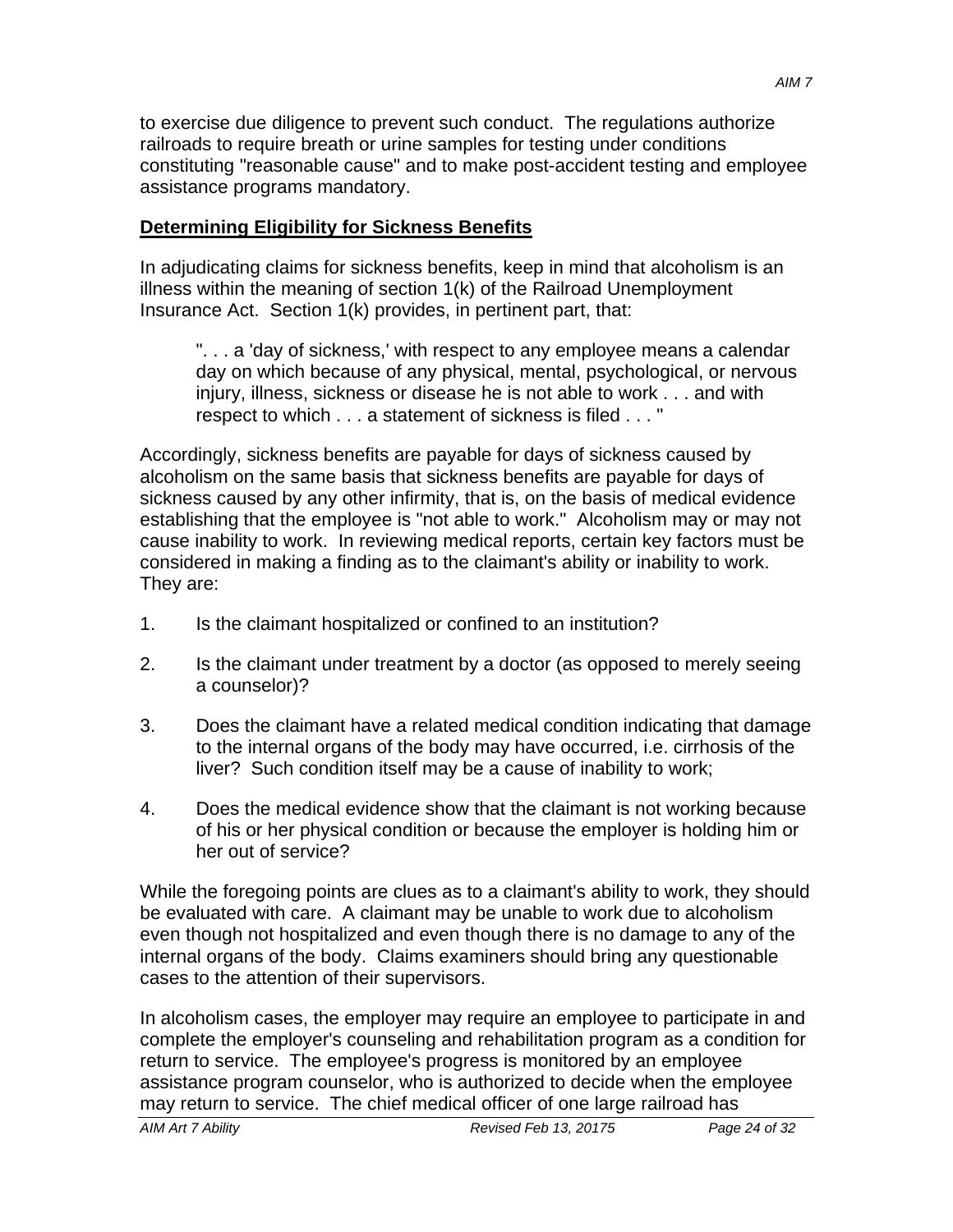reported that employees participating in counseling and rehabilitation are out of service an average of 10 months.

If otherwise eligible, such employees may receive sickness benefits provided that the railroad medical officer or other licensed doctor or hospital representative executes a statement of sickness confirming that the employee suffers from alcoholism and is either taking part in the employer's counseling program or is receiving medical treatment. An initial estimated end of inability (EEI) of at least three months should be established if the medical evidence shows that the employee is in an employee assistance program, unless an earlier recovery date is indicated. If there is no indication that the claimant is taking part in an employee assistance program, the initial EEI date should be one month.

In drug abuse cases, the situation is less clear. While it has become common for some railroads to conduct random urine testing of employees, the tests do not necessarily indicate whether the use of a drug has impaired the person's ability to work. Individual metabolism varies from one person to another, and evidence of drug use may remain in the body for weeks after the drug was last used, depending on the drug used and the frequency of use. Also, the tests themselves are recognized as having some margin for error. Both prescription and over-the-counter non-prescription medications may produce a positive urine test result. An employee who is removed from service as a result of testing positive for drugs is not necessarily eligible for sickness benefits. Drug test results cannot by themselves serve as the basis for paying or denying benefits. A careful review of the medical evidence or other facts of the case will be required.

In summary, a claimant's claim to a day as a "day of sickness" must be supported by substantial medical evidence. Otherwise, he or she may not be considered as "not able to work," and no sickness benefits may be paid.

# **Acceptable Proof of Sickness**

Section 12(I) of the Railroad Unemployment Insurance Act provides, in part, that proof of sickness is to be supplied in the form of a statement of sickness executed by any licensed doctor, or by an official of a hospital, clinic or other medical institution. Section 12(I) also provides that the statement of sickness is to provide "substantial evidence" of the employee's days of sickness.

Acceptable proof of inability to work due to sickness caused by alcoholism or drug abuse may be furnished by the treating physician or psychologist, or by a hospital, clinic or other institution for medical treatment, or by the employer's medical department or chief surgeon. Employee assistance counselors and substance abuse professionals are acceptable if certified by one of the following certifying bodies below: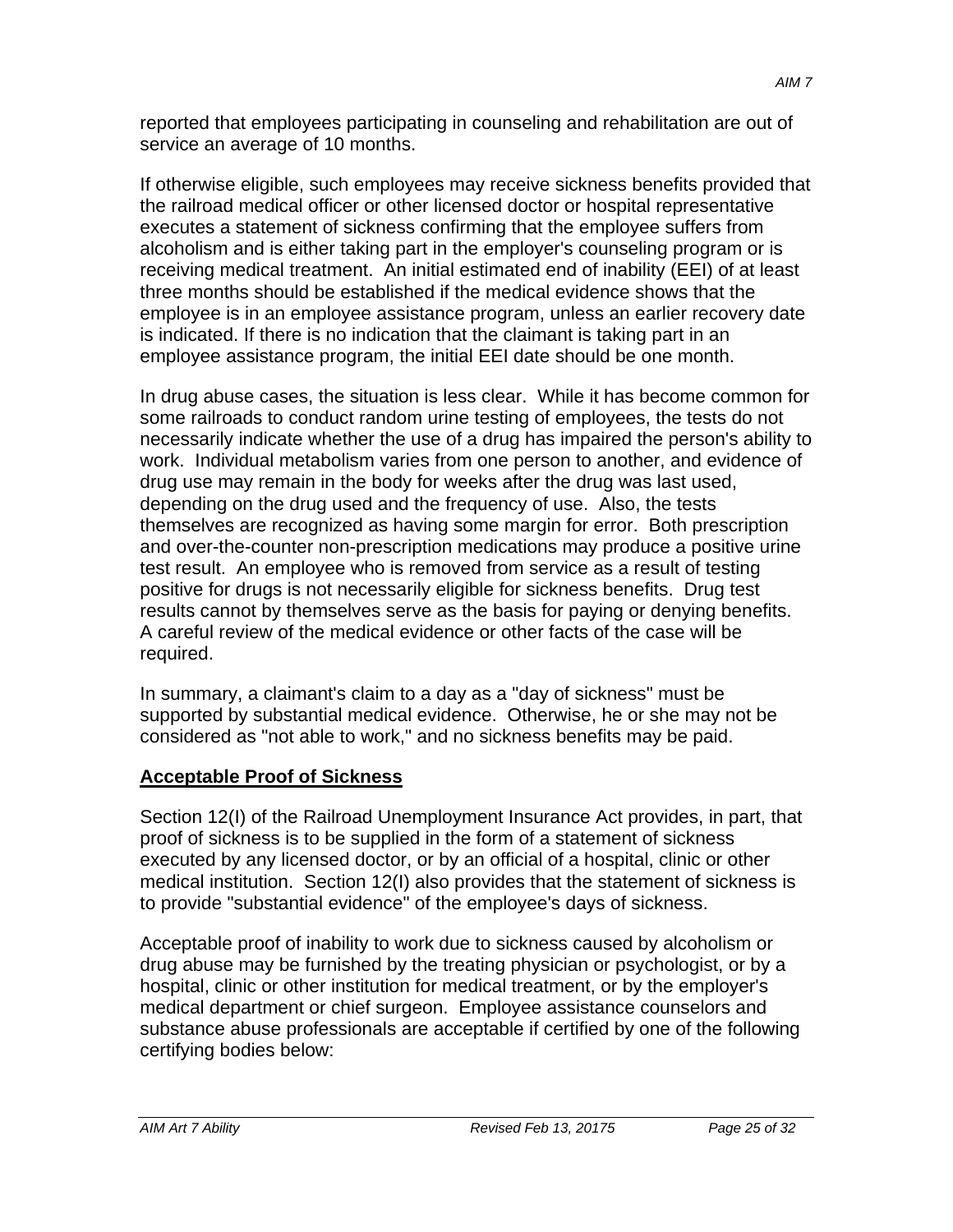- $\triangleright$  the National Association of Alcohol and Drug Abuse Counselors (NAADAC),
- $\triangleright$  the Certified Employee Assistance Professionals (CEAP),
- $\triangleright$  the International Certification Reciprocity Consortium/Alcohol and Other Drug Abuse (ICRC) or the
- ▶ National Board for Certified Counselors, Inc. and Affiliates/Master Addictions Counselor (NBCC).

### **Establishing Eligibility for Unemployment Benefits**

Pursuant to regulations issued by the Federal Railroad Administration, an employer may remove an employee from service if the employee is found to be using alcohol or drugs. In this type of case, the employee may be eligible for unemployment benefits. Specifically, if an employer holds an employee out of service but leaves open the possibility for him or her to return to service upon satisfying the employer's requirements, the employee has good prospects for employment. This, together with active participation in the employer's counseling program (usually an employer requirement in this type of case), would be a satisfactory substitute for work-seeking efforts that might otherwise be required.

If an employee has been discharged outright for alcohol or drug abuse, he or she would be eligible for unemployment benefits on the same basis as any other discharged employee, that is, if the labor representative is actively handling a claim for reinstatement or if the employee is making other reasonable efforts to obtain employment. Remember that there is no misconduct disqualification in the Railroad Unemployment Insurance Act, and we should not ordinarily inquire into the reasons for an employee's discharge. See also AIM-804.07.

In non-discharge cases, periodic follow-up (including contacts with the employer's employee assistance counselor) would be necessary to ascertain the claimant's continued eligibility. So long as the claimant is doing what it takes to return to service, the payment of unemployment benefits would be permissible. If the claimant, however, is not meeting employer requirements necessary to return to service, the claimant would then have to show evidence that he or she is making reasonable efforts to obtain new employment.

If, at the end of three months' participation in the counseling program, the employee still has not satisfied his employer's requirements for return to service, the case should be submitted through channels to the program policy and review section for consideration. In submitting the case, there should be included information from the employer and the employee as to why the employee has not returned to work, whether there remains any prospect of return to work and what the employee's plans are with regard to finding and accepting new employment. Any claims received in the interim may be paid while the case is under review.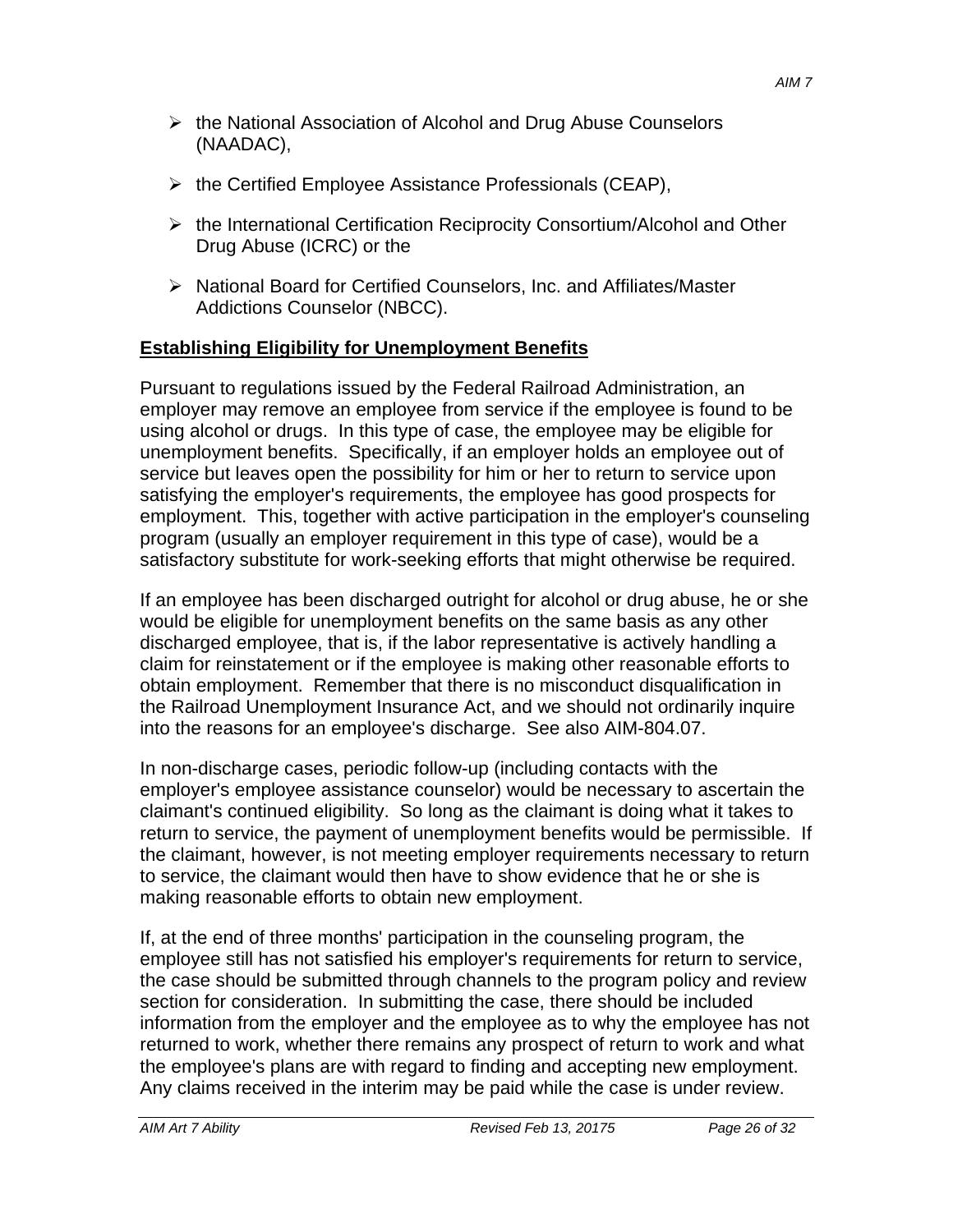The general principles discussed in this training memorandum apply equally to employees who are not working because of drug or substance abuse. Sickness benefits may be payable provided there is sufficient proof of sickness, as reported on an acceptable statement of sickness or supplemental doctor's statement. Unemployment benefits may be payable in other circumstances. If, for instance, an employer holds an employee out of service because the employee did not pass a urine test administered at the direction of the employer and if the employee is not otherwise undergoing medical treatment for an underlying illness, the employee should be considered to be able to work.

Here are a number of sample situations that have arisen, along with a discussion of the guidelines to follow in each one. Request advice on any cases that cannot be resolved by reference to this appendix.

1. Situation

Claimant has been discharged or suspended for Rule G violation.

# **Discussion**

Employees who are discharged for Rule G violation are usually able to work and may be paid unemployment benefits if they are available for work. In considering availability, find out if the claimant is actively seeking reinstatement. If not, is he or she actively seeking new employment?

2. Situation

Claimant has been removed from service because of alcohol or drug addiction and agrees to participate in the railroad's employee assistance program rather than contest the removal action under collectivebargaining procedures.

# **Discussion**

So long as the claimant is fully participating in the program and has prospects for return to service upon satisfactory completion of the program, he may be considered available for work.

If the claimant's alcoholism or drug addition is so severe as to be disabling, he may be paid sickness benefits upon filing an acceptable application and statement of sickness. The duration of sickness benefits will depend on the medical evidence submitted.

3. Situation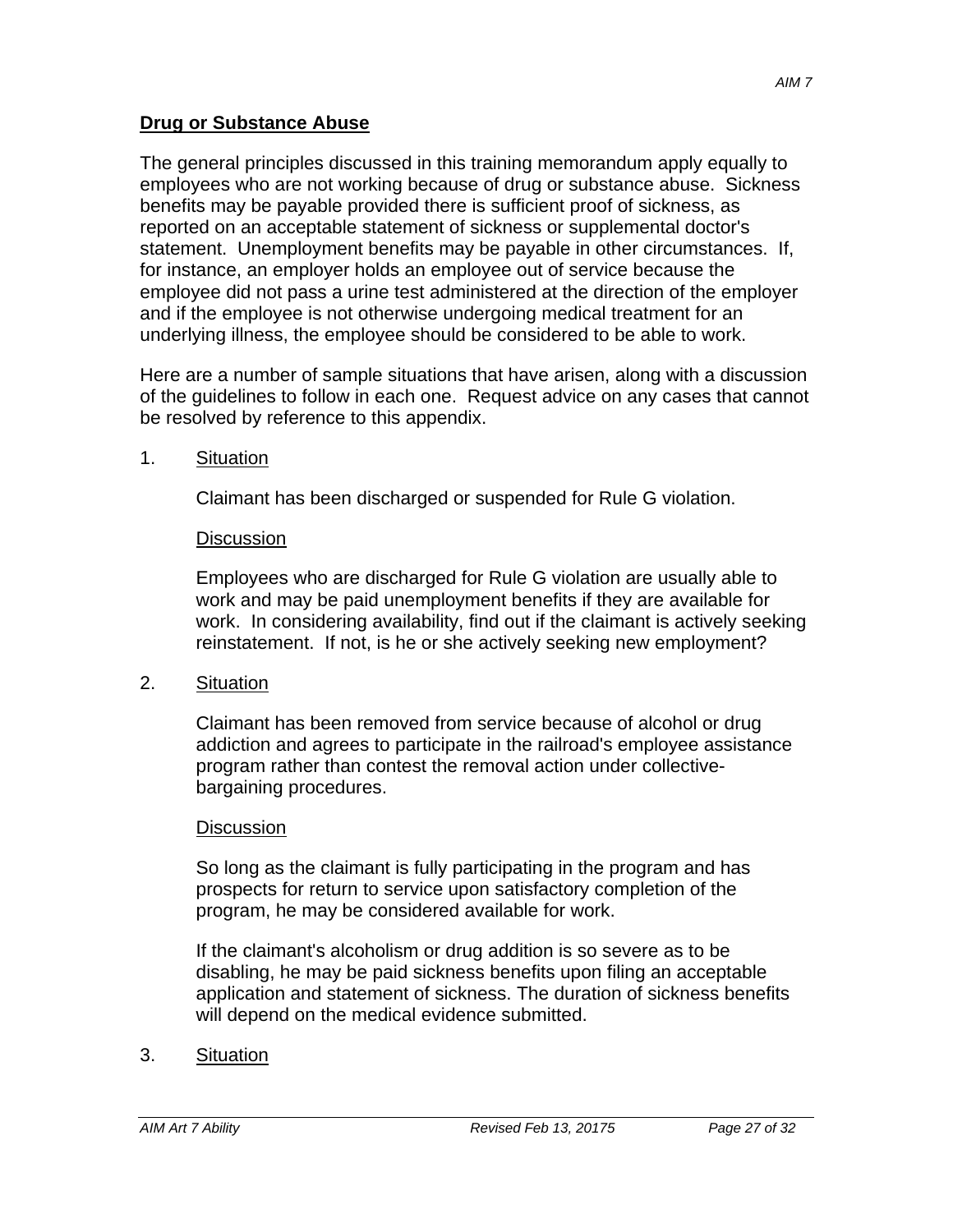Claimant has failed a drug screen urinalysis and is removed from service or not permitted to return to service.

#### Discussion

Failure to pass such a test should not be taken as evidence that the claimant is either not able to work or not available for work. Additional facts will need to be developed. The claimant may deny using drugs, or he may have a serious drug problem that requires medical attention.

If the claimant denies using drugs and contests the railroad's action in removing him from service, he may available for work. If he voluntarily enters a drug treatment program, is not under a doctor's care, and has good prospects for return to service, he may also be available for work.

#### 4. Situation

Claimant voluntarily enters an employee assistance program as a condition for retaining or returning to employment but is dropped from the program for not participating in it as required and is then discharged.

#### **Discussion**

The proper determination will depend on full knowledge of all the facts and circumstances of the case. It would help to interview the claimant and contact the appropriate labor and management officials for more information about the case. Remember that nothing in the Railroad Unemployment Insurance Act requires a claimant to participate in an employee assistance program or to submit to alcohol or drug testing. Nor should we draw any particular inference from an employee's refusal to submit to such testing or inability to pass a test. As the Railroad Unemployment Insurance Act does not impose a disqualification for jobrelated misconduct, it may be sufficient if the claimant makes a reasonable effort to find new employment. If a claimant decides not to enter or complete an employee assistance program, the claimant may be showing that he or she is not ready and willing to satisfy employer requirements. If he or she is not attempting to meet those requirements but is attempting to find new employment, the employee may be available for work. Any district office having such a case should bring it to the attention of the Bureau of Field Service.

#### **Appendix C - Statements Of Sickness Executed By Christian Science Practitioners**

#### **Designation of Christian Science practitioners**

Section 12(i) of the Railroad Unemployment Insurance Act provides that the Board shall issue regulations for the qualification of certain persons to execute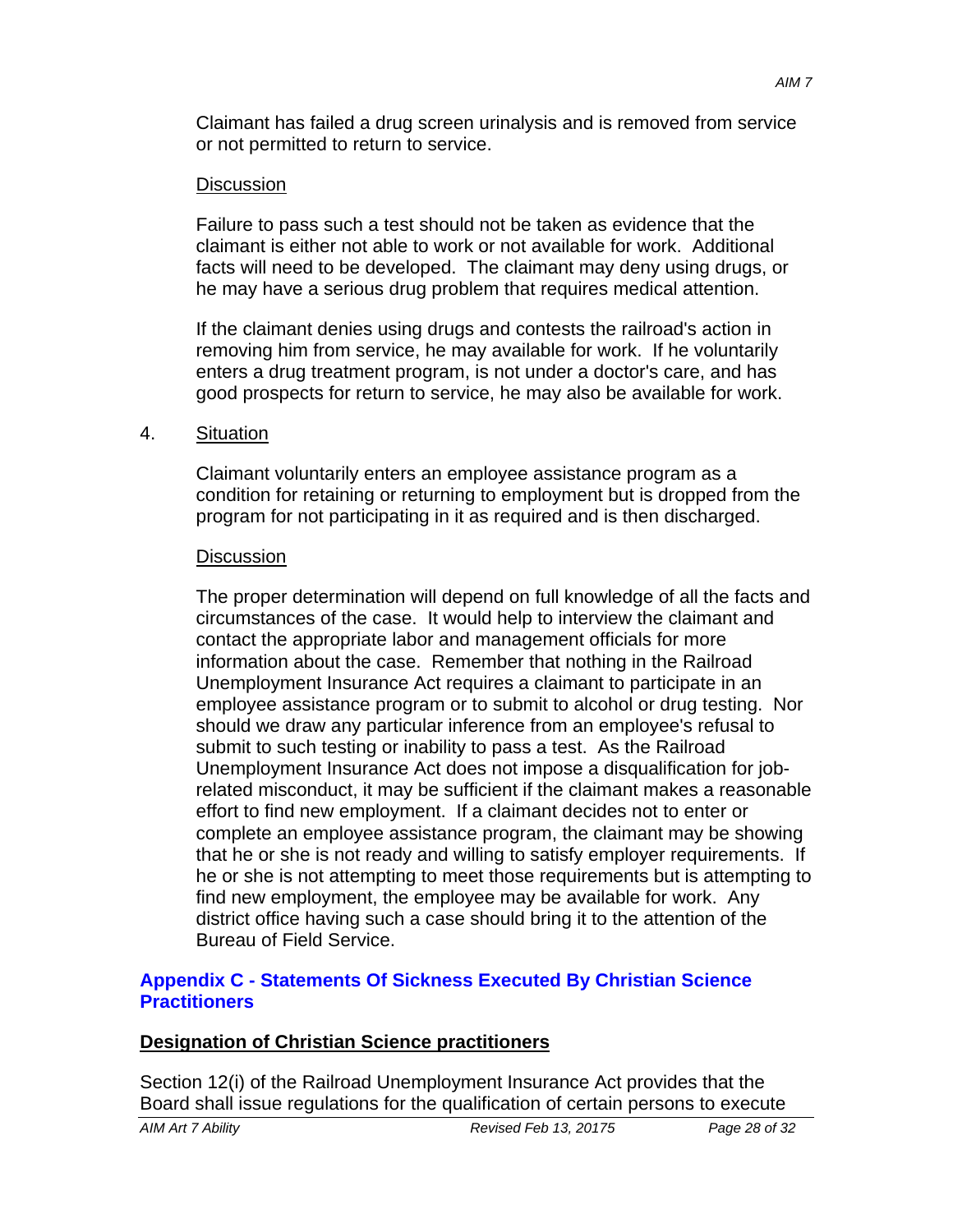statements of sickness. Christian Science practitioners are not among those persons who may be so qualified. However, section 12(i) provides that the Board may designate others to execute statements of sickness, and in Board Order 61- 146 the Board has designated duly authorized and accredited Christian Science practitioners.

## **"Duly authorized and accredited"**

When the letters "C.S.", "C.S.B.", or "C.S.D." appear after the signature on a Form SI-1b, it may be considered, in the absence of evidence to the contrary, that the form was executed by a duly authorized and accredited Christian Science practitioner.

# **Considering information on statement of sickness**

When a duly authorized and accredited Christian Science practitioner fills out Form SI-1b, he may make in the space for "Diagnosis" an entry describing a condition recognized as an injury, illness, sickness, or disease. However, Christian Science practitioners do not give diagnoses. Accordingly, there may be a statement indicating that the description of infirmity is not a diagnosis. Such a statement might be worded as follows: "Based upon my observation and without attempting any diagnosis, it is my opinion that the claimant is suffering from . . ." the qualifying statement indicating that no diagnosis is made does not affect the validity of the information describing the employee's condition.

# **Information not sufficient**

If a Form SI-1b executed by a Christian Science practitioner does not contain information showing on what day or days the employee was affected by infirmity, or does not contain information showing that the employee's infirmity was sufficient to cause inability to work, the employee shall be asked to have the practitioner furnish such information on the form prescribed for supplemental statements. If the practitioner does not furnish such information in a supplemental statement, a medical examination shall be requested. The letter notifying the employee that a medical examination is required shall include an explanation stating in what respect the information furnished by the Christian Science practitioner is insufficient. If the practitioner then furnishes the necessary information, it shall be given the same consideration as though furnished in the original statement. It shall not in any case be considered that the employee's claim for benefits is based upon an examination requested in accordance with this instruction. Accordingly, no charge shall be deducted from the employee's benefits for such examination. The employee's claims shall be considered as based upon an acceptable statement of sickness executed by a Christian Science practitioner.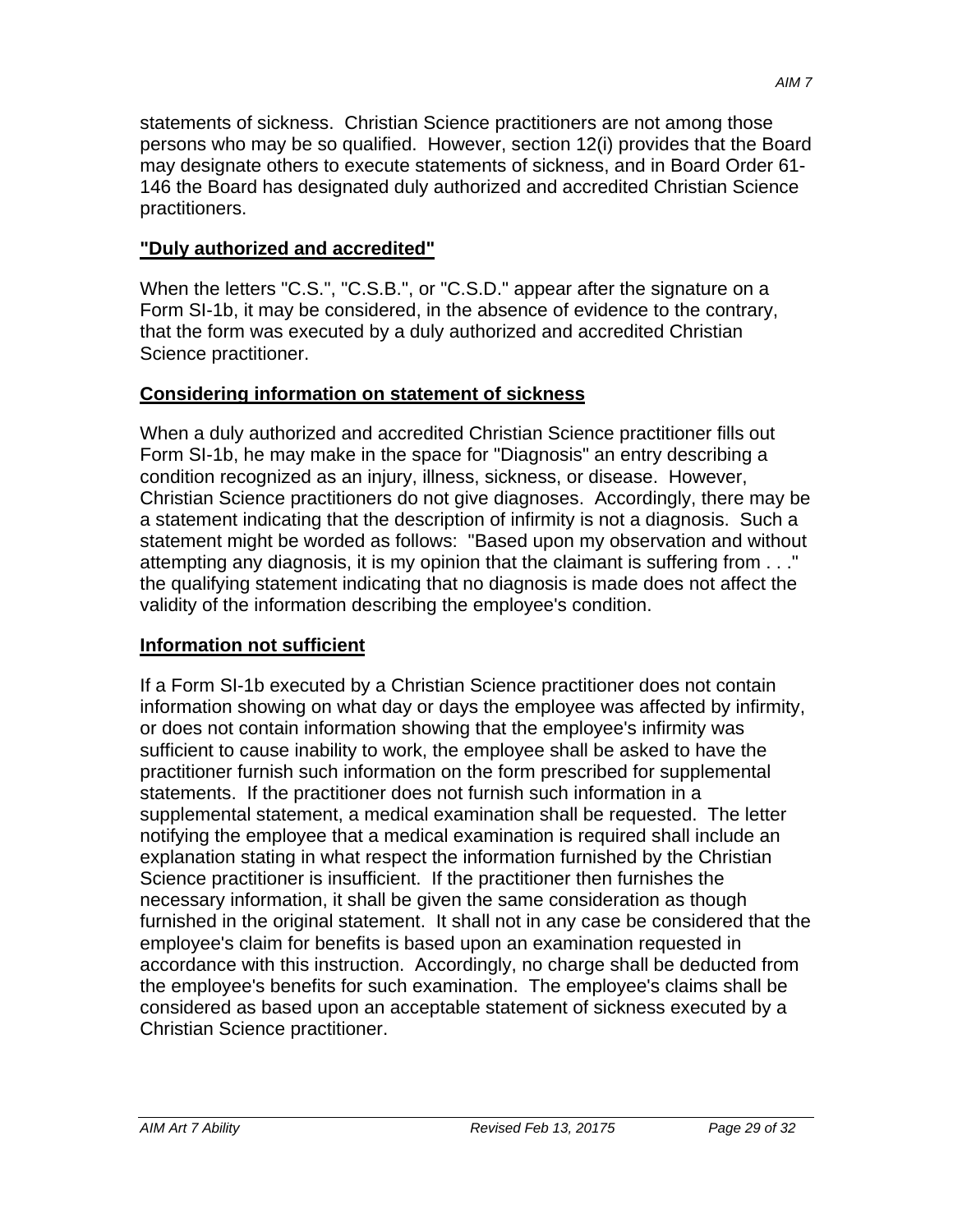#### **Action after end of estimated period of inability**

If, after the end of the period of inability estimated on the basis of an acceptable statement of sickness executed by a Christian Science practitioner, an employee wishes to continue to claim sickness benefits on the basis of the infirmity described in the statement of sickness, a medical examination shall be requested. Additional sickness benefits are to be paid for the same infirmity only on the basis of medical evidence.

#### **Limitation on medical examinations**

No medical examination except as indicated above shall be requested in the case of any employee whose statement of sickness is executed by a Christian Science practitioner.

#### **Appendix D - Timeliness of Doctors Examination or Treatment**

#### **Number of days the claimant has to be examined or treated by a doctor after becoming sick or injured**

This text provides guidance on adjudicating the examination or treatment date shown on the statement of sickness form (SI-1b). A claimant must be examined or treated by a doctor within 15 days of the first day she/he wishes to claim sickness benefits unless evidence exists that would warrant a delay in the initial medical treatment of the claimant. See example 1 below.

If the date of examination or treatment is greater than 15 calendar days, but not more than 30 calendar days, a claims examiner must determine whether the medical treatment date is acceptable or attempt to develop earlier treatment or examination dates. If the claims examiner is able to develop an earlier date of treatment/examination, the file should be documented with all information developed and the statement of sickness processed. If an earlier date(s) of treatment cannot be obtained but the claims examiner determines the medical information is acceptable, the case needs to be referred to the supervisor for approval before the statement of sickness can be processed. See example 2 below.

If the earliest date of examination or treatment is greater than 30 days from the first day a claimant wishes to claim sickness benefits but the claims examiner determines the initial medical treatment date is acceptable, the case must be submitted for approval through the supervisor to the Chief of SUBS. See example 3 below.

If the medical evidence is questionable and/or a determination cannot be made, refer the case to Policy and Systems for an opinion.

Example 1: